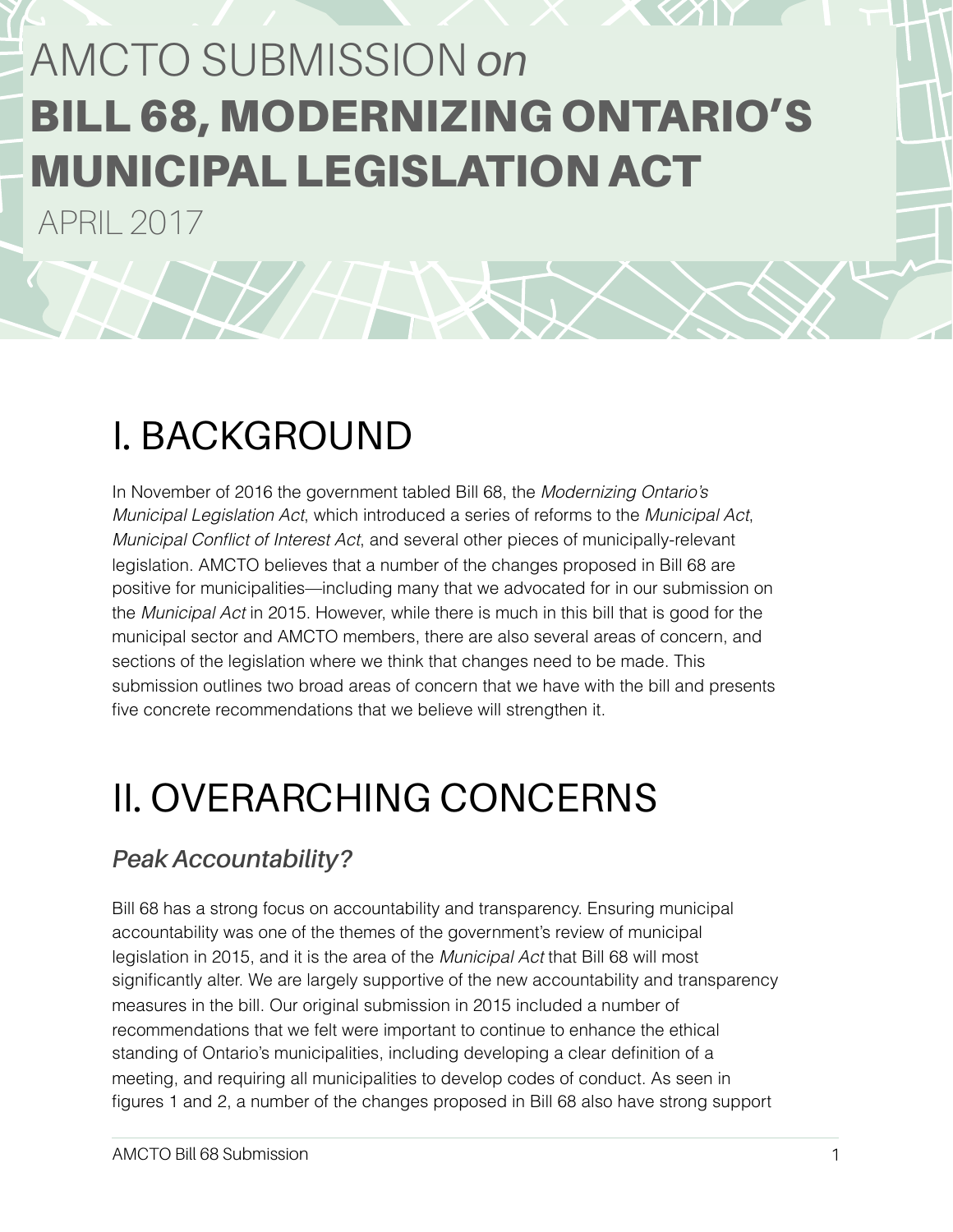among AMCTO members. For instance, 96% of our members agree that municipalities should be required to adopt codes of conduct for their councils and 77% agree that municipalities should be required to adopt codes for their local boards.

#### *Figure 1:*

Do you agree that municipalities should be required to adopt codes of conduct for their councils?



*Source: AMCTO Bill 68 Survey, March 2017, n = 313* 

However, despite our support for certain measures of accountability and transparency that this legislation will introduce, we are concerned about what seems to be a disproportionate focus in Bill 68 on accountability and transparency, relative to other areas of municipal business and operations. In this way, Bill 68 is largely consistent with other major municipal policy constructed by the province over the past 10 years, which has also carried a disproportionate focus on accountability and transparency and peddled the dubious narrative that municipalities lack accountability. For example, the province's last review of the *Municipal Act* in 2006 was also deeply influenced by accountability and transparency. Bill 130, introduced in 2006, required municipalities to adopt accountability and transparency regimes with a mix of mandatory and voluntary elements (Alcantara et al., 2012, 113). Similarly, in 2014 the province passed Bill 8, the *Public Sector and MPP Accountability and Transparency Act*, a wide-ranging piece of legislation that enacted broad provincial oversight over matters that had previously been the sole discretion of municipalities (Mascarin and Dean, 2015, 8).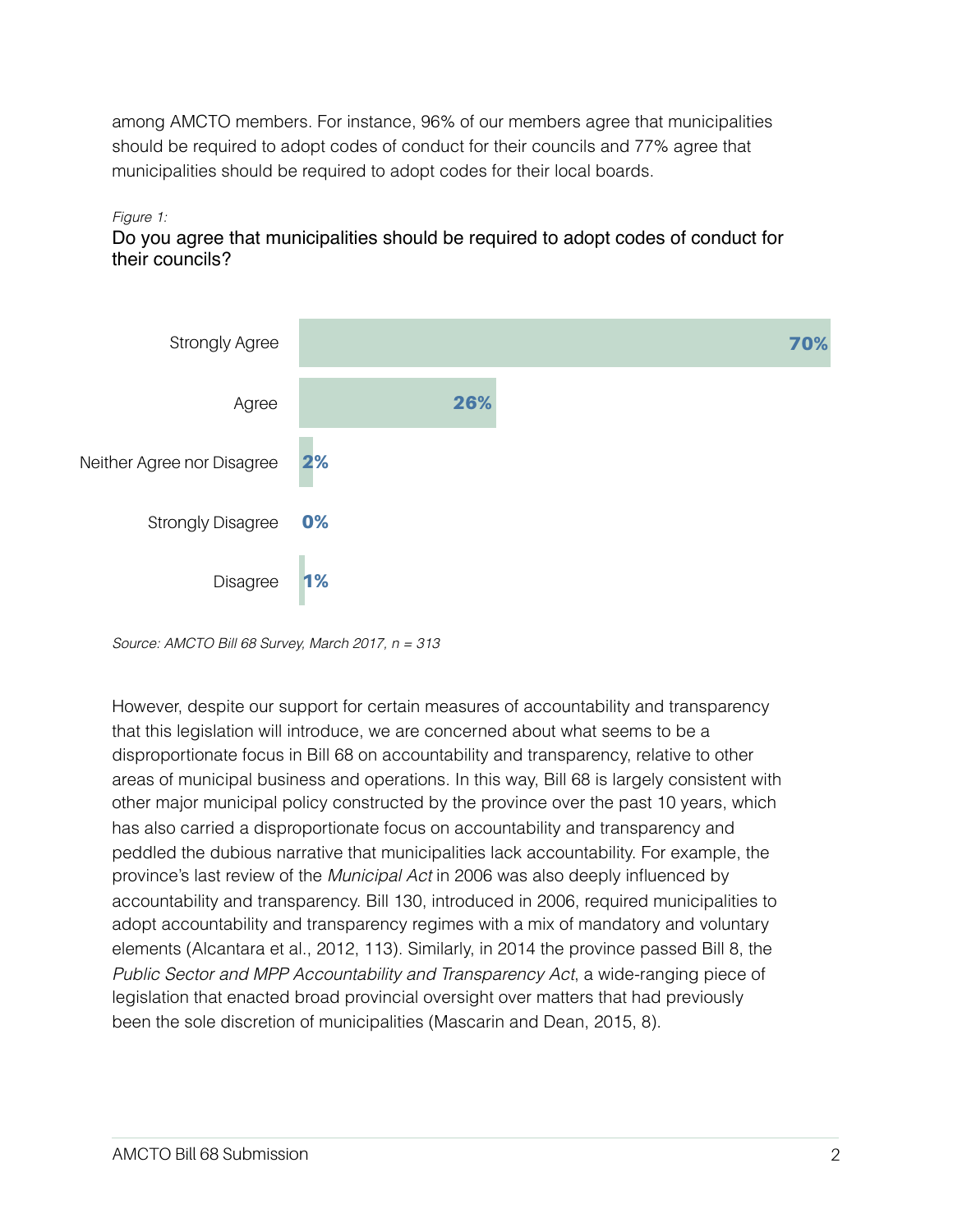#### *Figure 2:*

Do you agree that municipalities should be required to adopt codes of conduct for their local boards?



*Source: AMCTO Bill 68 Survey, March 2017, n = 313* 

Yet, despite negative media portrayals of municipalities, a reasonable case can be made that local governments are the most transparent order of government in Canada (Muller, 2016, 5). While parliament and provincial legislatures maintain their right to meet in secret—and usually do (Sancton, 2015, 428)—the *Municipal Act* requires that all municipal council meetings be open to the public by default, and only held behind closed doors in a limited number of circumstances. In contrast, most decisions made by the provincial and federal governments happen in cabinet or caucus meetings that are closed to the public. A municipal government that attempted to operate in a similar fashion would be found in contempt of the *Municipal Act*, and publicly reprimanded.

Municipalities have also consistently scored higher on measures of public trust than other levels of government. For instance, an Ipsos Reid poll conducted in 2012 found that 57% of Canadians trust their local municipal government more than the federal government or their respective provincial government, while 55% said that they saw their tax dollars being put to better use by their municipal government than the federal government (Global, 2012). Research conducted by Nanos in 2014 and 2016 also found that Ontarians viewed their municipality as the most responsive level of government in Canada (Figure 3).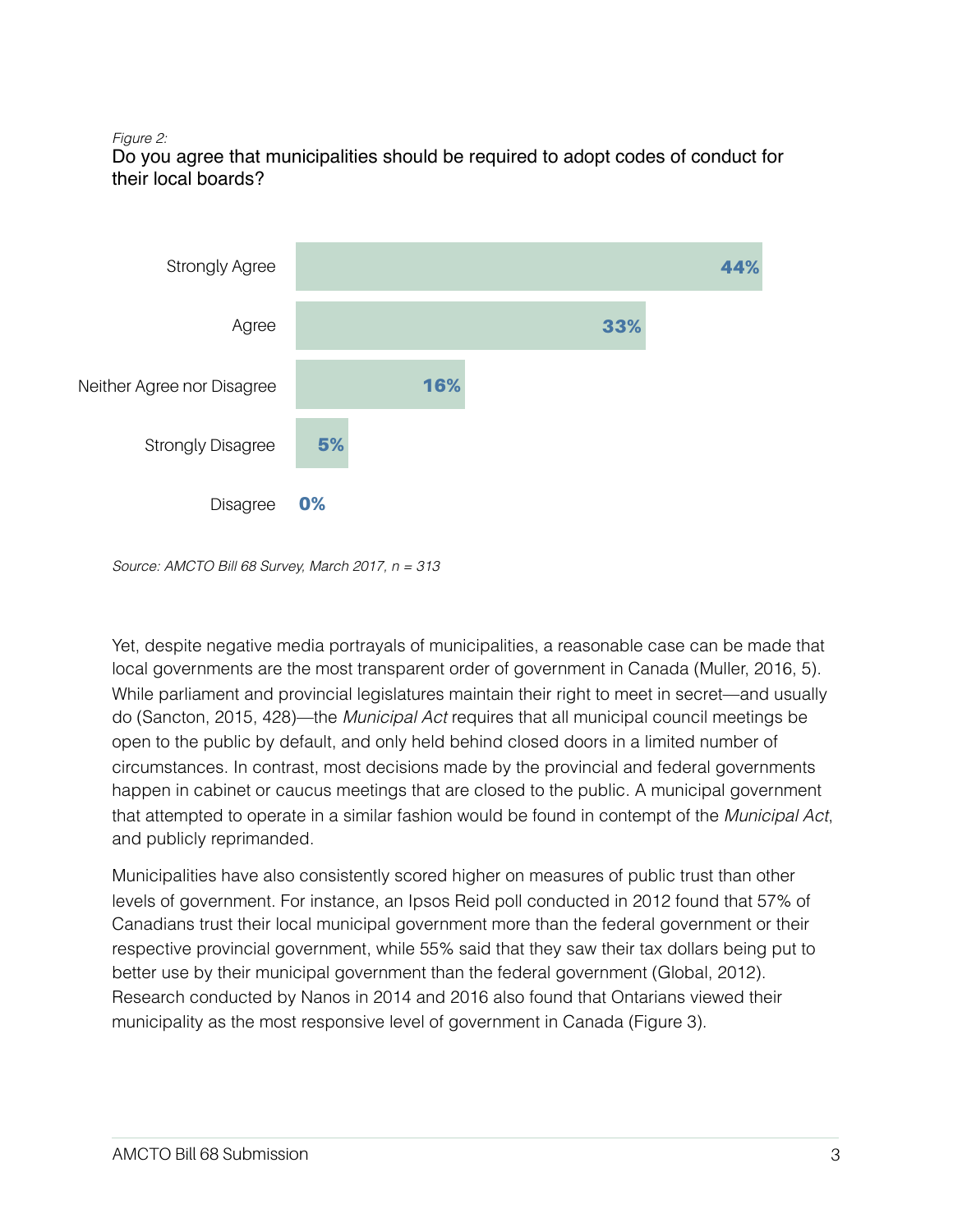*Figure 3:*  Most Responsive Level of Government in Canada, 2014-2016:



*Source: Nanos Research* 

Ontario's municipalities are not free from the unethical behaviour and corruption that afflicts governments everywhere. But they are also no less accountable or transparent than the governments of Ontario or Canada, and in many cases, appear to be more so. That's why it is concerning for us, and many others in the sector, that the province continues to legislate as though municipalities are a threat to accountable governance, rather than strong examples of it. Our concern is that if the province continues to make accountability and transparency the dominant focus of its municipal policy—absent clear evidence or rationale—it will only serve to degrade and diminish ordinary Ontarians' perception of municipal governance.

In the case of Bill 68, while we support many of the measures in this bill, other proposals appear to be solutions in search of a problem. As with Bill 130 and Bill 8 before it, some of the measures in Bill 68 seem to have been motivated by bad headlines and anecdotes, rather than extensive information and detailed analysis. The consequences for municipalities are nevertheless significant. The provisions associated with accountability and transparency in Bill 68 will have administrative and financial costs. These will be significant, but not as damaging as the potential reputational harm that this bill could cause to the trust that Ontarians have in their local governments. The provisions around integrity commissioners are especially noteworthy. Accountability officers, such as integrity commissioners, have a considerable ability to influence public opinion about the performance of municipal officials, often to a degree that is significant enough to influence the electoral fortunes of elected officials and the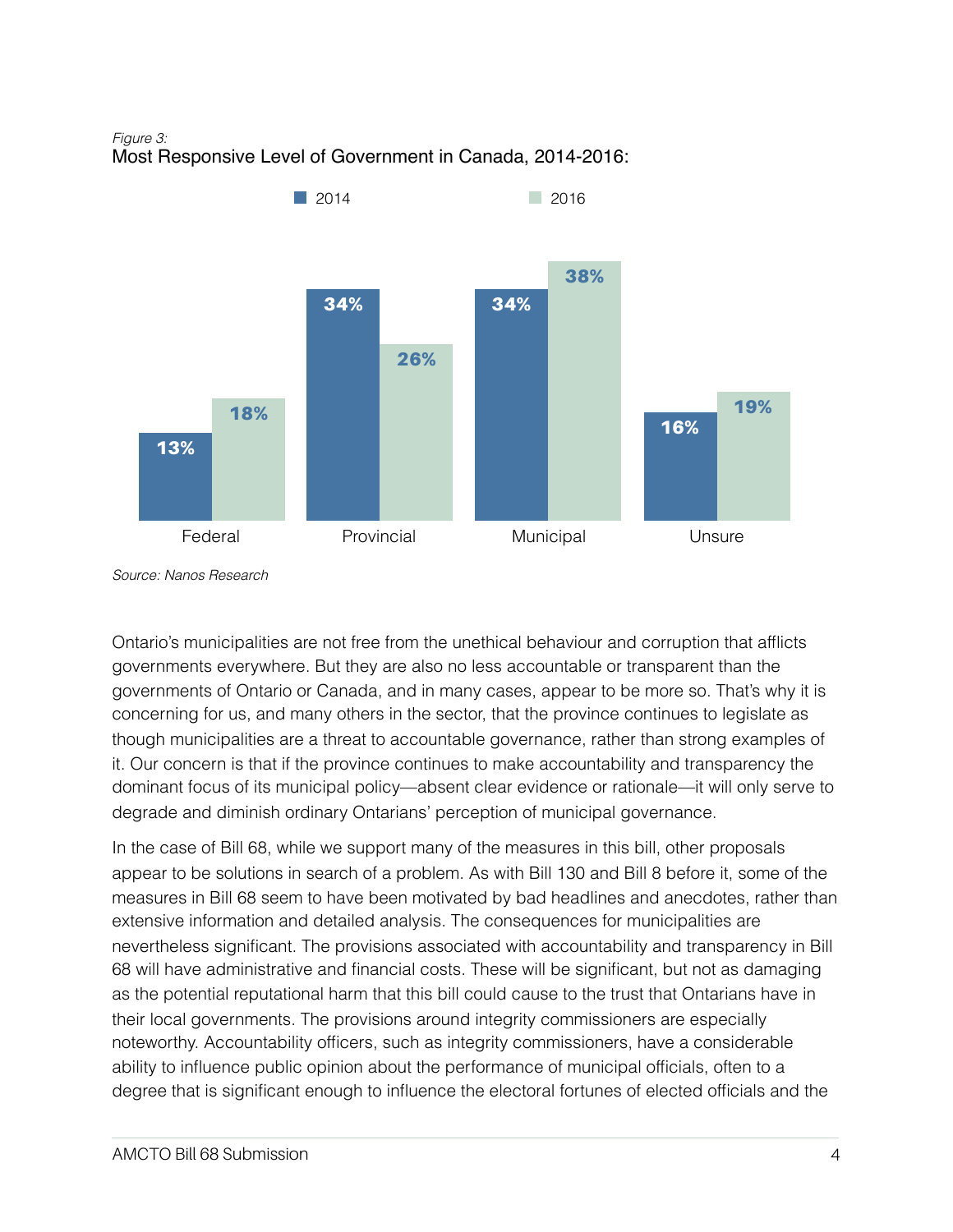career prospects of public servants (Sancton, 2017, 1). Yet, the loss of faith in government, expressed by many Canadians, is not simply a question of electoral viability for municipal politicians or career longevity for public servants—it is about compromising the very centre of democratic legitimacy and raises questions about the effectiveness of the institutions that give voice to the democratic will (Lynch, 2015, 1).

## *Fiscal Sustainability*

Our other broad concern with this bill relates to its failure to address the precarious fiscal position that many municipalities find themselves in. For most of Ontario's local governments, the services they offer are becoming more complex, expansive and expensive to administer. In many communities, municipal officials are concerned that they will no longer be able to deliver high quality services for their citizens with their existing sources of revenue. The range of services that municipalities are responsible for delivering, from wastewater, to roads, transit, social services, and public safety, has led many to argue that the current sources of revenue that municipalities have access to are not sufficient or appropriate for funding municipal business (Kitchen and Slack, 2016, 1).

*Figure 4:*  Sources of Municipal Revenue (2014)



*Source: Ministry of Municipal Affairs and Housing, Financial Information Returns, 2015* 

Most local governments have limited sources of revenue (Figure 4), and still fund the majority of their operations and services using property taxes (Slack et al., 2013, 3), which are subject to shifting political pressures and widely unpopular amongst residents. The use of conditional transfers are an important stopgap, but they often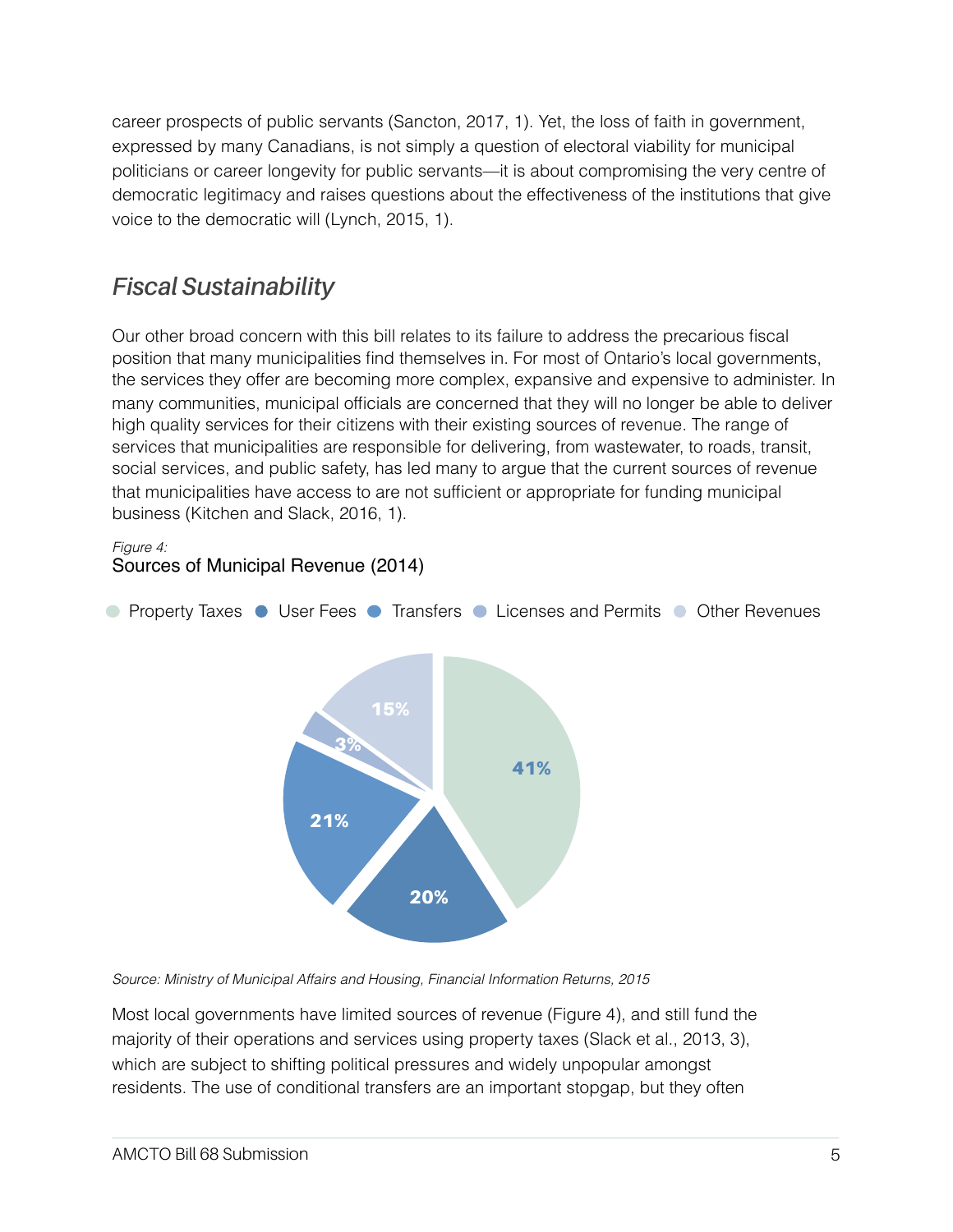come with mandated service standards, cumbersome reporting requirements and little predictability.

Across the world there is a growing recognition that local government's need to have greater control over their financial destiny. Countries such as France, Ireland, and the Slovak Republic are all reforming their local government taxation systems to give municipalities greater fiscal responsibility and stronger, more predictable streams of revenue (Cote and Fenn, 2014, 20). As seen in Figure 5, most municipal public servants surveyed by AMCTO do not believe that municipalities are fiscally sustainable and close to 90% believe that municipalities need access to new revenue tools (Figure 6).



*Source: AMCTO Pre-budget Survey, November 2016, n = 321*

*Source: AMCTO Pre-budget Survey, November 2016, n = 321*

The fiscal challenges faced by the province's local governments are complex, and there is no single solution. Large cities are not confronting the same problems as those faced by small communities. The shared challenge is that both need greater flexibility to generate revenue. Rather than imposing a blanket solution to the fiscal challenges faced by municipalities, we have continually advocated for the government to look at giving municipalities access to a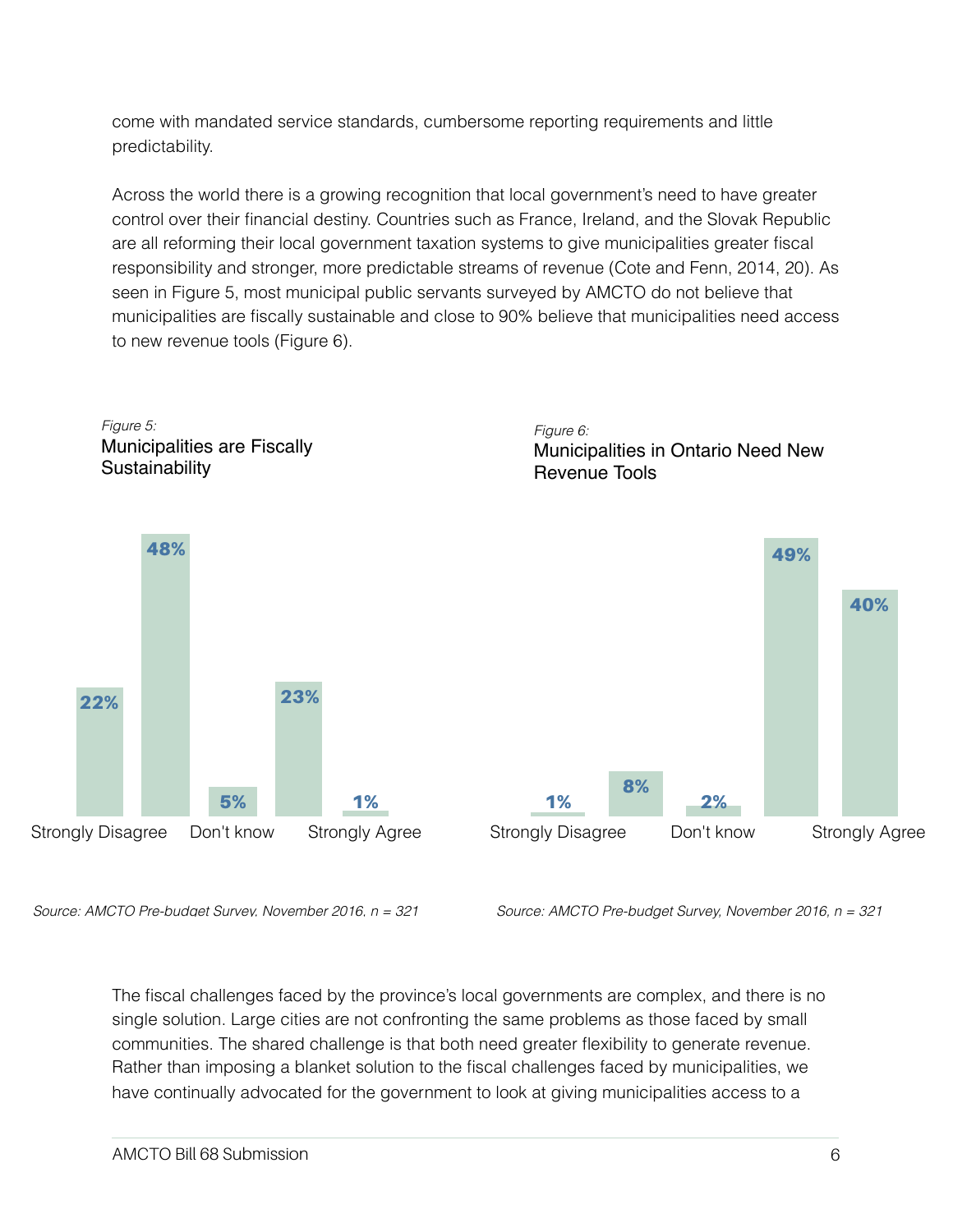range of new sources of revenue, and allowing each community to decide what's right for them. This recommendation has been in our last two pre-budget submissions, and our submission on the *Municipal Act* in 2015, where we joined the Association of Municipalities Ontario (AMO) and the Municipal Finance Officers Association (MFOA) in urging the government to give municipalities new revenue

tools.

This bill does very little to address the fiscal concerns of local governments. While it includes some measures that we support and believe are important, such as its expansion of Prudent Investor Status, and a number of technical changes to tax and revenue collection, these are relatively minor when viewed within the context of the budget shortfalls that municipalities are projected to face in the future[.1](#page-6-0) Moreover, many of the positive changes in fiscal policy contained in Bill 68 are likely to be completely or partially offset by the new unfunded mandates included in this legislation, which are likely to drive costs up for municipalities. For small municipalities, the problems are especially significant, as the costs for many of the provisions in Bill 68, such

#### **BOX 1: Reducing the Administrative Burden on Municipalities**

While municipalities need new sources of revenue, there is much that the government can also do to enable local governments to be more effective and efficient. One of the ways that the province could reduce the administrative burden on municipalities is to reduce the reporting burden that most local governments carry. In February of 2017 AMCTO published Bearing the Burden: An Overview of Municipal Reporting to the Province, a research report that argued that far from achieving the goals of good governance and accountability, municipal-provincial reporting is hindering the ability of municipalities to function like responsible orders of government. This report is available on the AMCTO website.

<span id="page-6-2"></span>as hiring an integrity commissioner are not relative to a municipality's size. Small municipalities will have to pay retainers and per/hour investigative rates that are the same or comparable to those in larger communities.

<span id="page-6-3"></span>One of the areas that is likely to lead to increased and unpredictable costs for municipalities is the new regime for integrity commissioners (see figure 7). While it is difficult to predict the full fiscal impact of these changes at this point[,](#page-6-1) $<sup>2</sup>$  $<sup>2</sup>$  $<sup>2</sup>$  there are some troubling examples that we can</sup> point to. From our research we know that retainers for an integrity commissioner alone can range from \$305 to \$12,000 per year. One municipality paid a \$10,000/year retainer even though their IC didn't conduct a single investigation (Strader, 2014). In municipalities where the integrity commissioner has conducted investigations, the costs are often high, especially for smaller communities. Another municipality with a population of approximately 18,000 and only \$18 million in own-source revenue spent \$46,000 on their integrity commissioner in one year, including \$23,700 in November and December of that year alone (Adams, 2017). Individual

<span id="page-6-0"></span><sup>&</sup>lt;sup>[1](#page-6-2)</sup> For more on this topic see AMO's What's Next Ontario project.

<span id="page-6-1"></span><sup>&</sup>lt;sup>[2](#page-6-3)</sup> Costs associated with many of the new provisions, such as allowing ICs to conduct investigations on their "own initiative, are very difficult to project.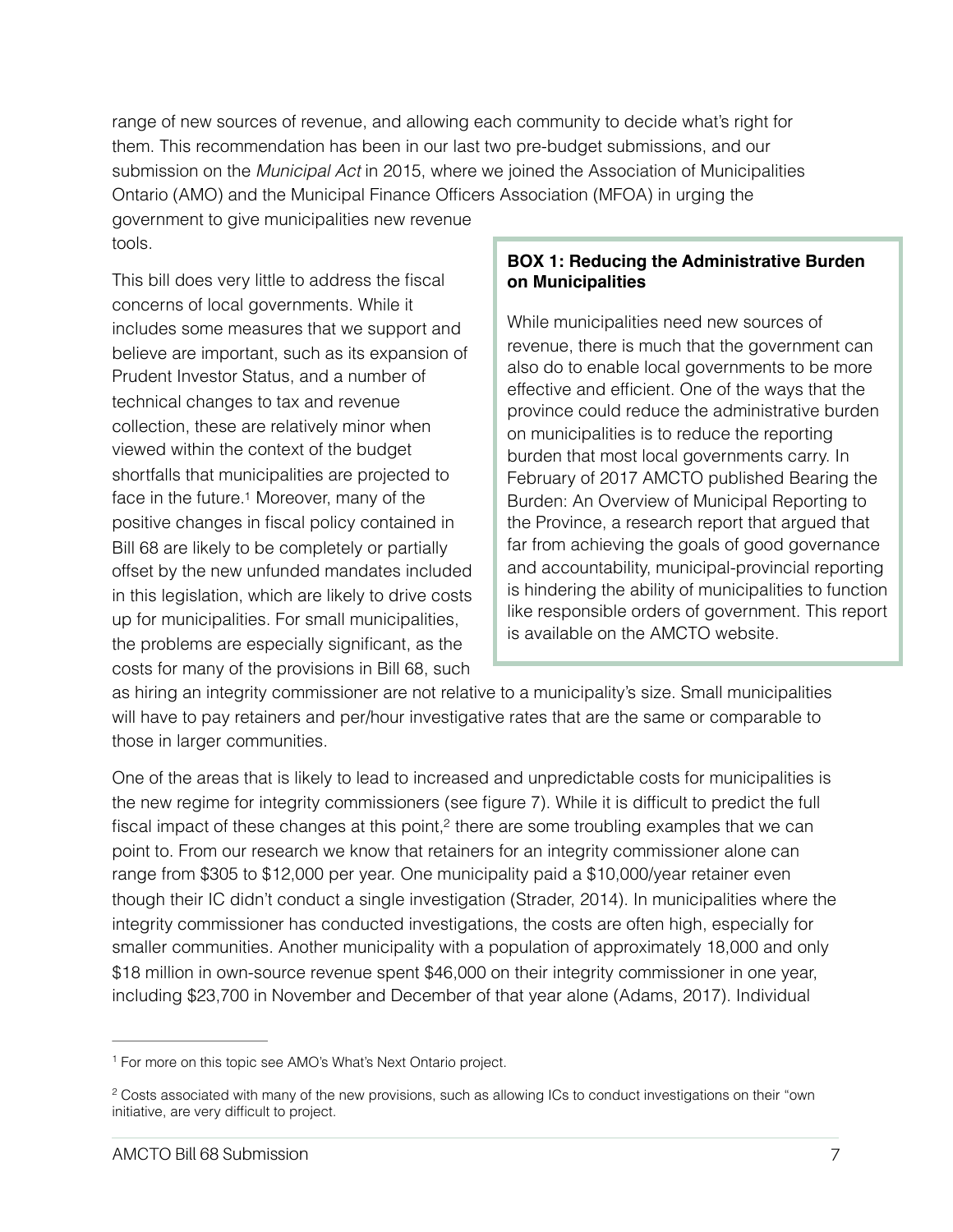investigations can also be costly. One municipality is expected to be billed \$20,000 this year for a single investigation that found no merit in two allegations and recommended no sanctions (Helmer, 2017). Another IC investigation cost a medium-size municipality \$10,000 for having their IC "conduct a review" of a single media article (Guelph Mercury, 2012).

#### *Figure 7:*

In your opinion, are the changes to ICs outlined in Bill 68 likely to affect how much your municipality spends on its IC?



*Source: AMCTO Bill 68 Survey, March 2017, n = 313* 

The province needs to address the fiscal challenges facing the municipal sector, for the sole reason that municipalities are not legislatively empowered to do so themselves. There are a range of options from other jurisdictions, from new service charges, such as those possessed by the City of Toronto, to a dedicated share of provincially-administered taxes. The government continues to indicate that it is waiting to hear from the sector on new revenue tools, but the sector has been clear. In this review and yearly as part of the budget process, municipalities, associations, and other stakeholders have identified a range of options for the government. It is time for the government to act.

## III. RECOMMENDATIONS

### *RECOMMENDATION 1: Include principles for how ICs conduct their duties (and investigations) either in the legislation or in a separate regulation*

One of the most significant changes proposed in Bill 68 is the new regime it would create for integrity commissioners. As seen in Box 2, in addition to requiring that all municipalities provide their citizens access to an IC, the bill would also significantly expand the role of integrity commissioner, broadening it to include oversight of the *Municipal Conflict of Interest Act*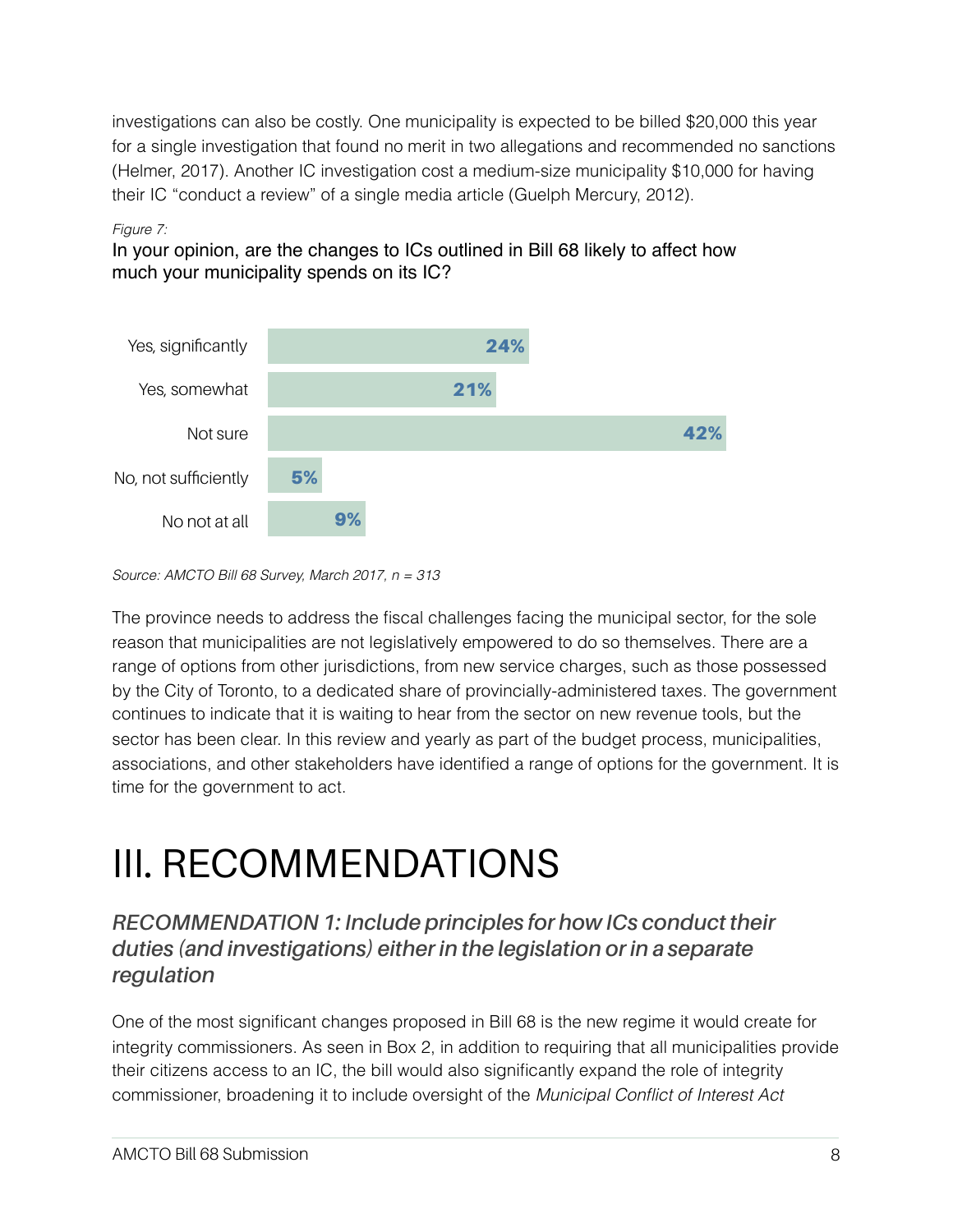(MCIA) and allowing ICs to recommend a wider range of sanctions.

These changes will dramatically alter the landscape for ICs in Ontario. Currently the majority of municipalities in Ontario don't have an integrity commissioner (see Figure 8). Even for those municipalities that already have an IC, Bill 68 will nevertheless usher in a period of transition and change. The role of integrity commissioner in Ontario is still largely undefined, and there is little consistency in how ICs conduct investigations, review complaints, and view their role. However, while this bill drastically expands the powers and responsibilities of ICs, it is largely silent on what principles should guide ICs as they discharge their duties.

#### **BOX 2: Changes to the Municipal Integrity Commissioner Regime**

- 1. All municipalities will be required to provide access to an integrity commissioner
- 2. The role of the IC would be expanded to include the application of the Municipal Conflict of Interest Act (MCIA)
- 3. ICs will be given the responsibility to conduct investigations on their own initiative
- 4. ICs will now be specifically empowered to provide advice to members of councils and local boards
- 5. The role of the IC will be expanded as it relates to public education and information for both members of council and the public
- 6. The range of penalties that ICs can recommend will be expanded
- 7. ICs will have the power to apply to a judge

Ombudsmen, by contrast, are guided by a set

of broad principles. For instance, the Forum of Canadian Ombudsman (FCO), has a *Statement of Ethical Principles* that sets key principles and values to which Ombuds should adhere (Appendix A). The Statement declares that Ombuds' conduct should be rooted in the principles of fairness and natural justice. It goes on to instruct them to take into account relevant laws and regulation as well as to ensure that her or his actions promote transparency and accountability. Similarly, the International Ombudsman Association (IOA) has 27 standards of practice (Appendix B). They cover a range of issues including neutrality, impartiality, confidentially, and informality. Standard 1.1 dictates that Ombuds must be independent, 2.1 that they are neutral, impartial, and unaligned, and 2.5 that a basic standard of an investigation is that an Ombudsperson will "consider the legitimate concerns and interests of all individuals affected by the matter under consideration." While many of the broad principles outlined by the FCO and IOA may seem obvious, there are already numerous examples in Ontario where ICs, in the course of discharging their duties, have failed to uphold these basic standards. In several cases in Ontario integrity commissioners have not adequately distinguished between their advisory and investigative roles, not interviewed all the subjects implicated in an investigation, and inconsistently applied sanctions to councillors found to have violated their code of conduct.[3](#page-8-0)

<span id="page-8-1"></span><span id="page-8-0"></span><sup>&</sup>lt;sup>[3](#page-8-1)</sup> For examples see: Reevely, David, "Ontario's freelance integrity commissioners indulge some sloppy politicians," Ottawa Citizen, November 3, 2016; Schliesmann, Paul, "Integrity commissioner rules city councillor had conflict," Kingston Whig-Standard, July 11, 2016; Simpson, Barbara, "Sarnia Mayor Mike Bradley must 'change his ways for the good of the City of Sarnia,' says integrity commissioner," June 24, 2016; Adams, Ian, "Wasaga integrity commish bill tops \$40,000 for 2016," Simcoe.com, February 26, 2017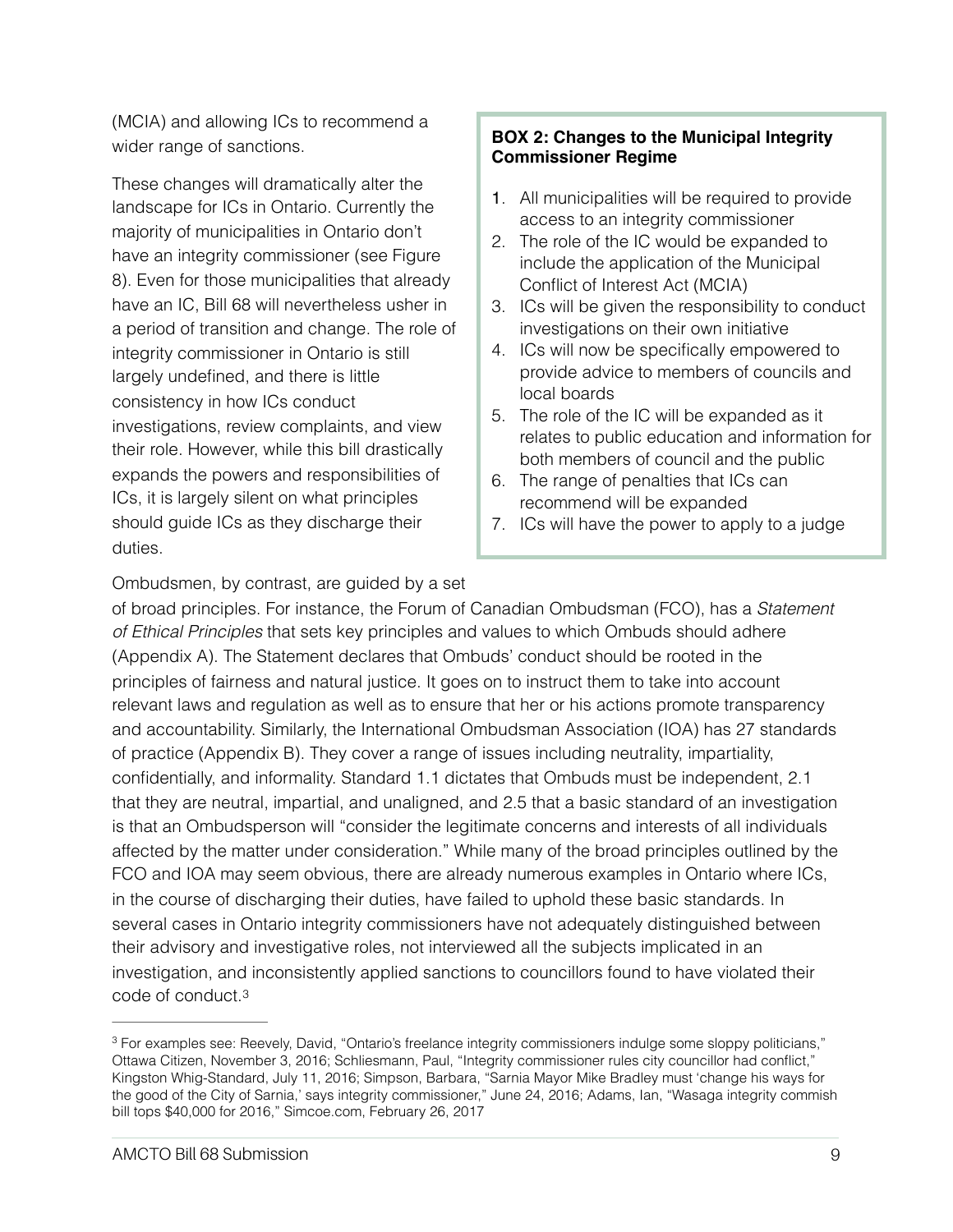*Figure 8:*  Adoption of Municipal Integrity Commissioners, 2016-2017:



*Source: AMCTO/AMO Bill 8 Survey, January 2016, n = 143 and AMCTO Bill 68 Survey, March 2017, n = 313* 

The integrity commissioner role is difficult, and the issues that ICs frequently deal with are very complex. Most often integrity commissioners are examining the ethical behaviour of individual councillors, a fraught topic about which most citizens will have strong opinions, and may even feel qualified to make their own judgements (Sancton, 2017, 6). Given this context, it is crucial that their investigations are grounded in a clear set of guiding assumptions that can be applied uniformly. We believe that if Bill 68 is going to be successful, it needs to include principles for how integrity commissioners will conduct their duties; principles that can be exercised by ICs consistently across the province. It is unreasonable to forcefully expand the role of the integrity commissioner without first setting out in legislation the basic principles for how that role should be practiced. If the province does not set out such basic principles, the implementation of Bill 68's new powers for integrity commissioners will be characterized, not by enhanced accountability, transparency or good governance, but by a patchwork of approaches and inconsistently applied outcomes.

### *RECOMMENDATION 2: Remove the provisions from Bill 68 that would allow an integrity commissioner to launch an investigation on their "own initiative"*

As part of its expansion of the role of integrity commissioner, Bill 68 would also give ICs the power to initiate investigations on their own initiative. As seen in Figure 9, AMCTO members are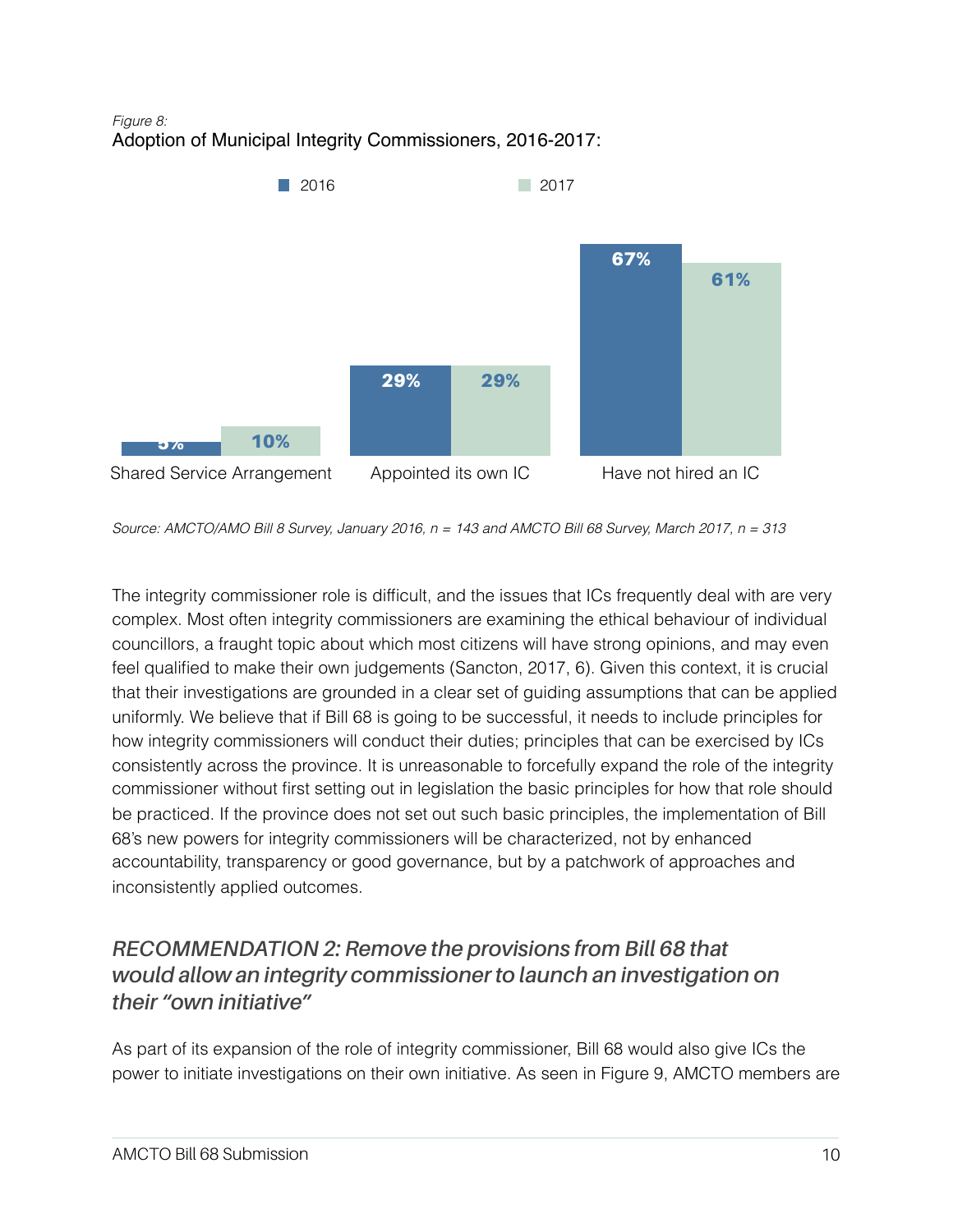uncomfortable and unsure about this provision, and we have serious concerns with its inclusion in Bill 68.

One of the most important roles that ICs play is to educate and inform council and provide advice to councillors and the council itself about potential conflicts or violations of the code of conduct (Fleming, 2016). In fact, some recently published research suggests that advising councillors in confidence about how to respond to perceived ethical dilemmas is how integrity commissioners spend most of their time and effort (Sancton, 2017, 6).







*Source: AMCTO Bill 68 Survey, March 2017, n = 313*

Allowing ICs to initiate investigations on their own initiative, however, could jeopardize this important role. It could place individual integrity commissioners in an awkward position where they are at the same time looking for evidence of wrongdoing to form the basis of new investigations, while also providing advice to members of council who may disclose a potential incident of wrongdoing. We believe that this could have a chilling effect, and reduce rather than enhance accountability in municipalities. If members of council are concerned that information they may disclose to an IC could potentially be used in an investigation being launched by an IC, they may be less likely to seek the advice of that IC in the first instance. It will make it difficult for councillors to determine when they talk to an IC whether they are investigating or advising, or doing both at the same time. This dilemma is precisely why the City of Calgary has appointed an ethics advisor as well as an ethics commissioner—one to provide advice and the other to conduct investigations (Sanction, 2017, 9). While such a formal separation is not likely necessary in Ontario, much of the risk could be mitigated by ensuring that integrity commissioners are not able to conduct investigations on their own initiative,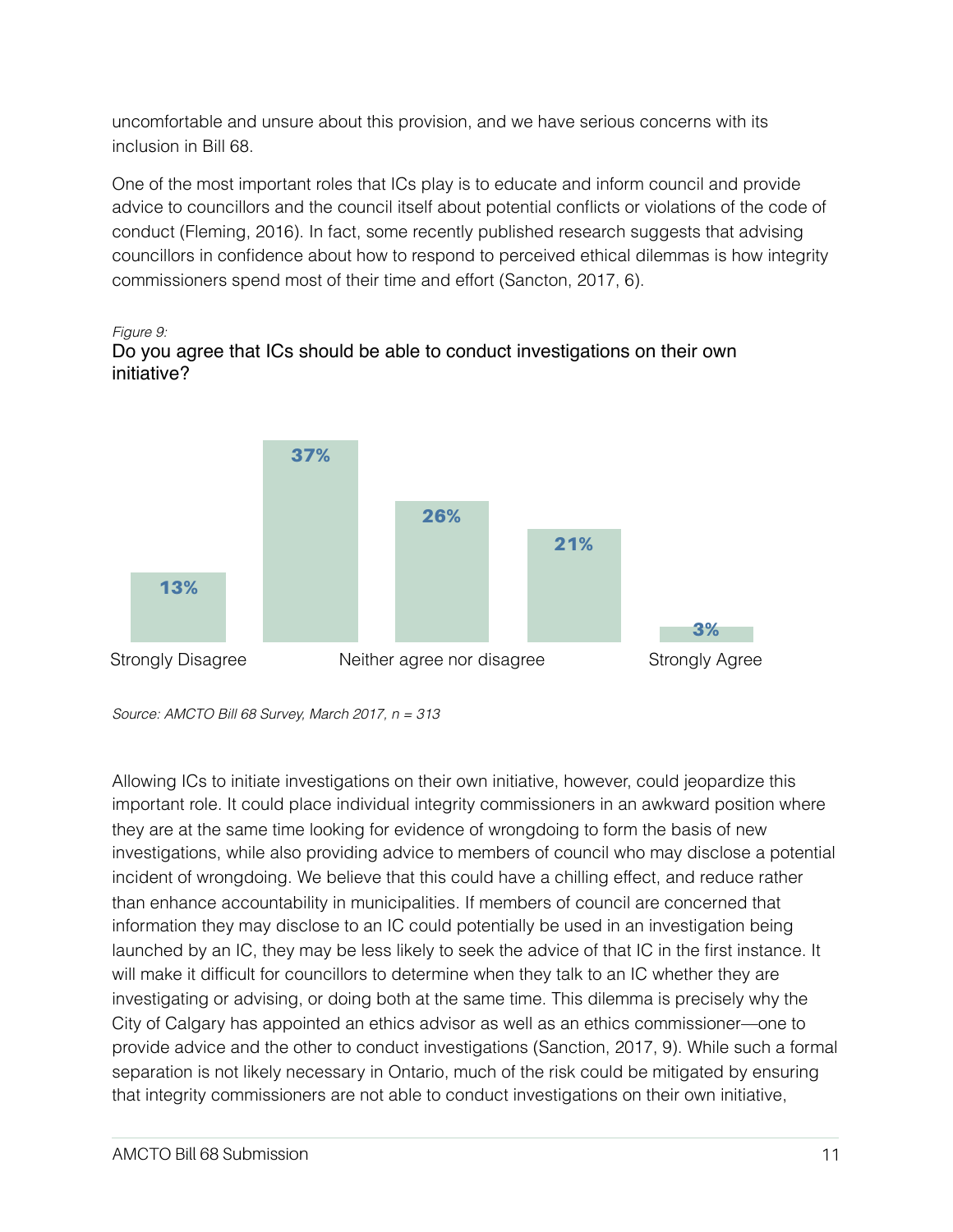effectively separating the advising and investigating functions. There is already one example in Ontario where the integrity of an integrity commissioner was called into question by providing advice to two members of council while simultaneously investigating their conduct (Sancton, 2017, 8-9).

We believe that it is in the best interests of integrity commissioners, municipal councillors, and the general public for the government to remove the provision of Bill 68 that allows integrity commissioners to initiate investigations on their own initiative. The role that an integrity commissioner plays advising members of council on contentious or unclear issues of ethical behaviour is too important to risk compromising by also giving ICs the responsibility of launching investigations on their own initiative.

### *RECOMMENDATION 3: Remove closed meeting exception "K" from the list of added circumstances in section 239 where councils can move into closed session*

During the government's review of the *Municipal Act* in 2005, the issue of closed meetings and closed meeting investigations was one of the primary concerns identified by the municipal sector. Bill 68 introduces a new definition of a meeting. As proposed in the current draft, a meeting would occur whenever there is (1) a quorum of council members; (2) if those present discuss issues in a way that "materially advances" the business or decision making of council.

Bill 68 also adds a number of new exemptions for when council meetings could go into closed session (Box 3).

#### **BOX 3: Additional Closed Meeting Exemptions Proposed in Bill 68**

(h) information explicitly supplied in confidence to the municipality or local board by Canada, a province or territory or a Crown agency of any of them;

(i) a trade secret or scientific, technical, commercial, financial or labour relations information, supplied in confidence to the municipality or local board, which, if disclosed, could reasonably be expected to prejudice significantly the competitive position or interfere significantly with the contractual or other negotiations of a person, group of persons, or organization;

(j) a trade secret or scientific, technical, commercial or financial information that belongs to the municipality or local board and has monetary value or potential monetary value; or

(k) a position, plan, procedure, criteria or instruction to be applied to any negotiations carried on or to be carried on by or on behalf of the municipality or local board.

Section 239(2) of the *Municipal Act* allows a municipality to hold a meeting or part of a meeting behind closed doors if it conforms to one of a series of prescribed situations. Bill 68 would add four new exceptions to the seven that are currently contained in the *Municipal Act*.

In our 2015 submission on the *Municipal Act* we recommended that the government review the circumstances where council can meet in closed session. Our recommendation was premised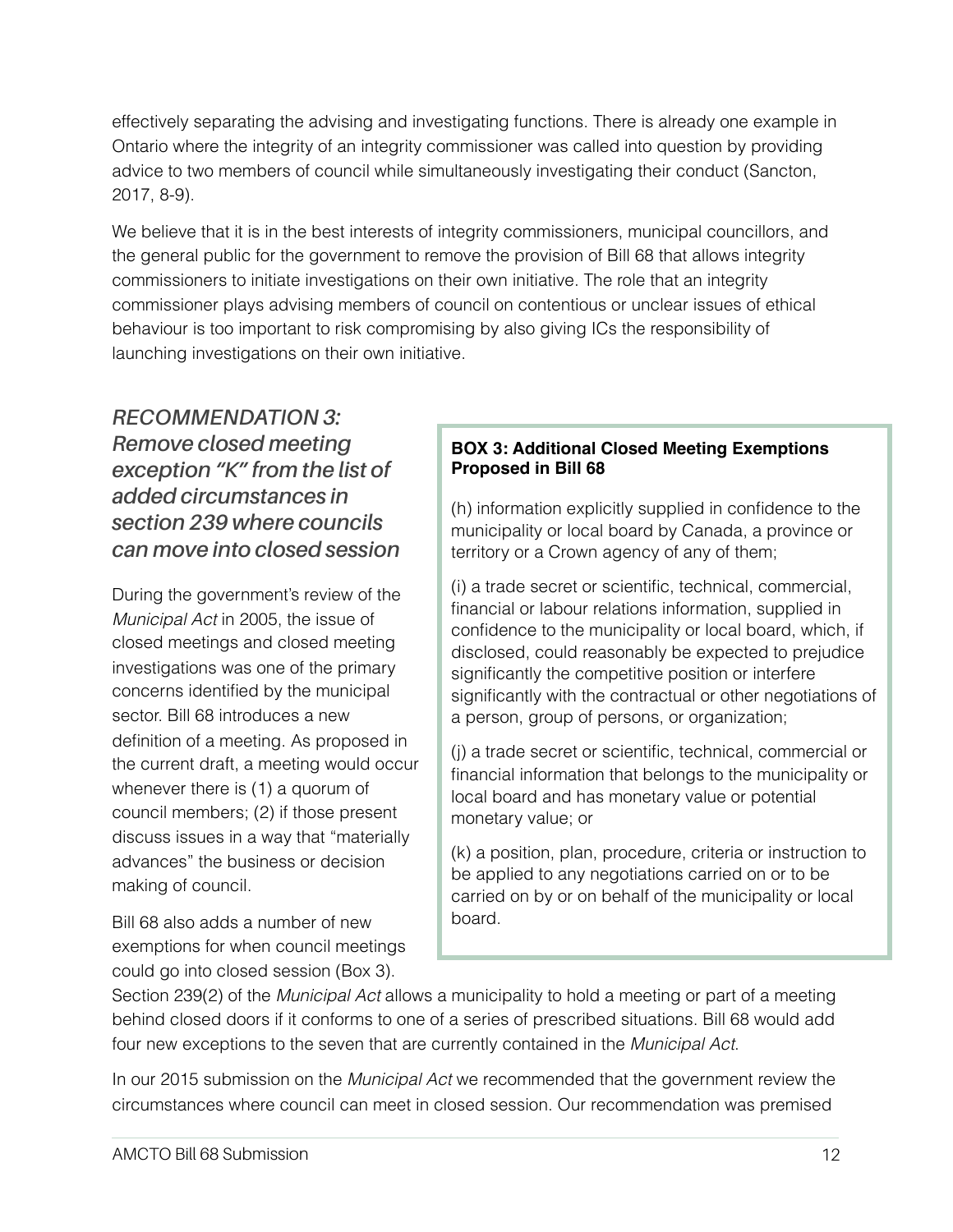on the belief that given the high-profile and scrutiny of closed-meeting investigations, this was not a section of the *Act* that benefited from ambiguity. While we welcome the flexibility that the additional closed meetings provide, we do have some concerns, especially exemption "K."

The problem with exemption "K" is that it is simply too broad. It is worded so loosely that it is prone to misuse and abuse. Over the past ten years municipalities have adapted to the open meeting regime in Ontario, and now conduct the vast majority of their business in public. If the government moves forward with exemption "K" it risks losing that momentum. As an organization that is committed to promoting ethics and accountability, we believe that closed meeting exemption "K" must be removed from Bill 68. It is too broad, too prone to abuse, and too likely to reduce the level of transparency that currently exists in municipalities.

### *RECOMMENDATION 4: Keep the current date for starting a new session of council as December 1st*

Bill 68 also proposes changing the start of a new session of council from December 1<sup>st</sup> to November  $15<sup>th</sup>$ . While we know that this change is designed to shorten the lame duck period, we have heard from many municipalities that it will create administrative, logistical, and governance challenges. For many municipalities, the transition between elections is already logistically challenging. Following an election, staff are busy preparing for the new session of council. These preparations range from the complex (potentially conducting recounts, creating orientation materials and onboarding procedures) to the mundane (painting offices, buying

#### **BOX 4: New Municipal Responsibilities Proposed in Bill 68**

- Create and adopt codes of conduct for council and all local boards
- Develop procedures for how to report back on how the municipality will address a closed-meeting investigation
- Hire an integrity commissioner
- Create a registry that tracks all registered conflicts of interest
- Develop a policy on council-staff relations
- Develop a policy for protection of a municipality's tree canopy

new computers).

If the date for beginning a new session of council is moved forward to November 15<sup>th</sup>, local governments of all sizes could face challenges. While we have heard from some municipalities that shortening the lame duck period is a priority, there seems to be a stronger policy rationale for leaving the date for the start of a new session of council as December 1<sup>st</sup>, rather than moving it forward.

### *RECOMMENDATION 5: Establish a lengthy transition period before Bill 68 is proclaimed*

Our final recommendation concerns the period in between the passage and implementation of Bill 68. We believe that this bill needs a lengthy transition period before it enters into force. The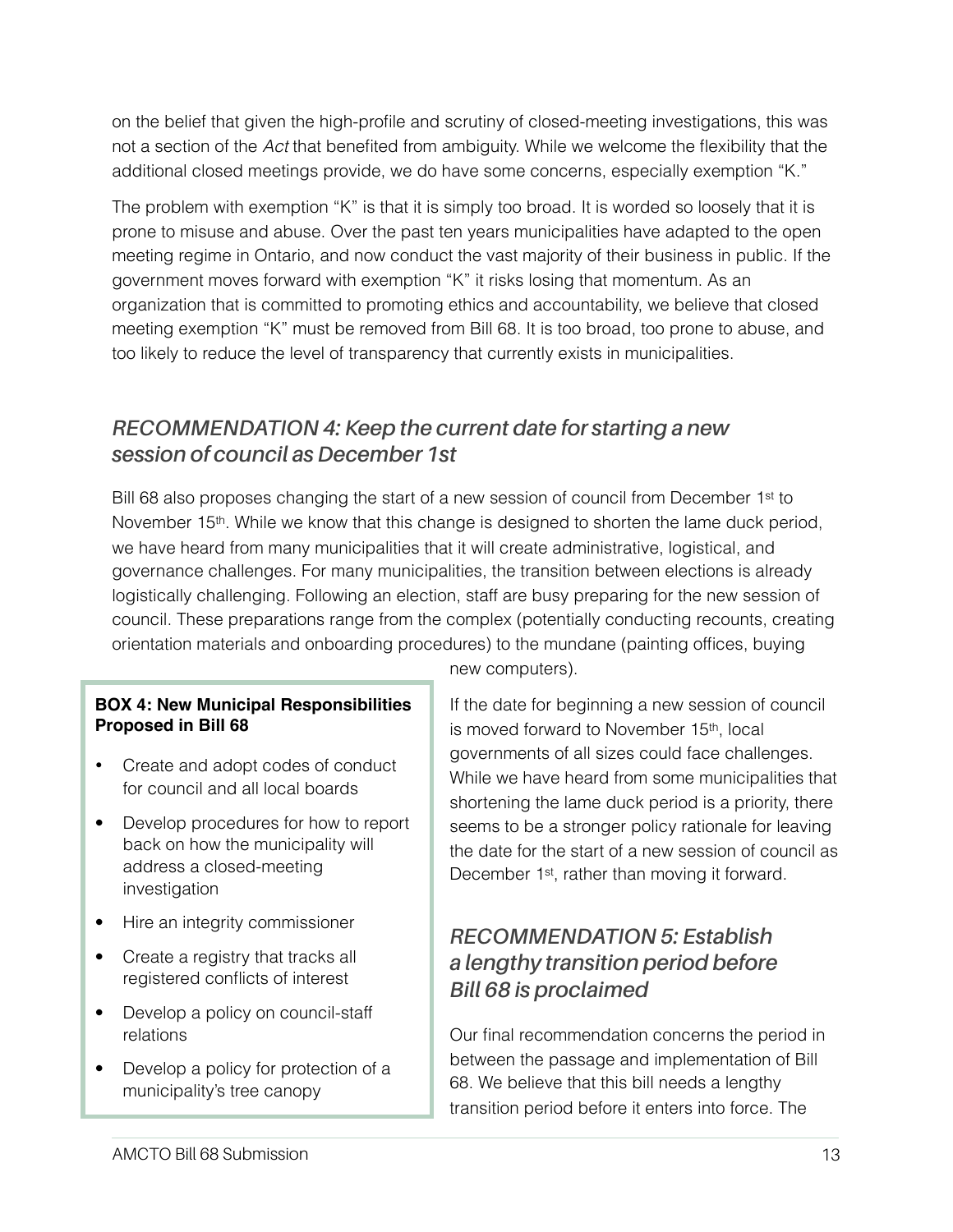reason is simple: the amount of work that this bill requires municipalities to do is significant (see Box 4).

#### *Figure 10:*





*Source: AMCTO/AMO Bill 8 Survey, January 2016, n = 143 and AMCTO Bill 68 Survey, March 2017, n = 313*

All communities, but especially smaller municipalities, will need enough time to develop new policies, hire integrity commissioners, and develop new codes of conduct. As seen in Figure 8, research done in 2016 by AMCTO/AMO and in 2017 by AMCTO indicates that far fewer than half of all municipalities currently have an integrity commissioner. Similarly, more than 20% of municipalities don't have a code of conduct for council, and more than half do not have codes of conduct for their local boards (Figure 10 and Figure 11). All municipalities will need significant time to adjust to the changes ushered in by Bill 68.

#### *Figure 11:*

### Does your municipality have a code of conduct for its local boards? (2017)



*Source: AMCTO Bill 68 Survey, March 2017, n = 313*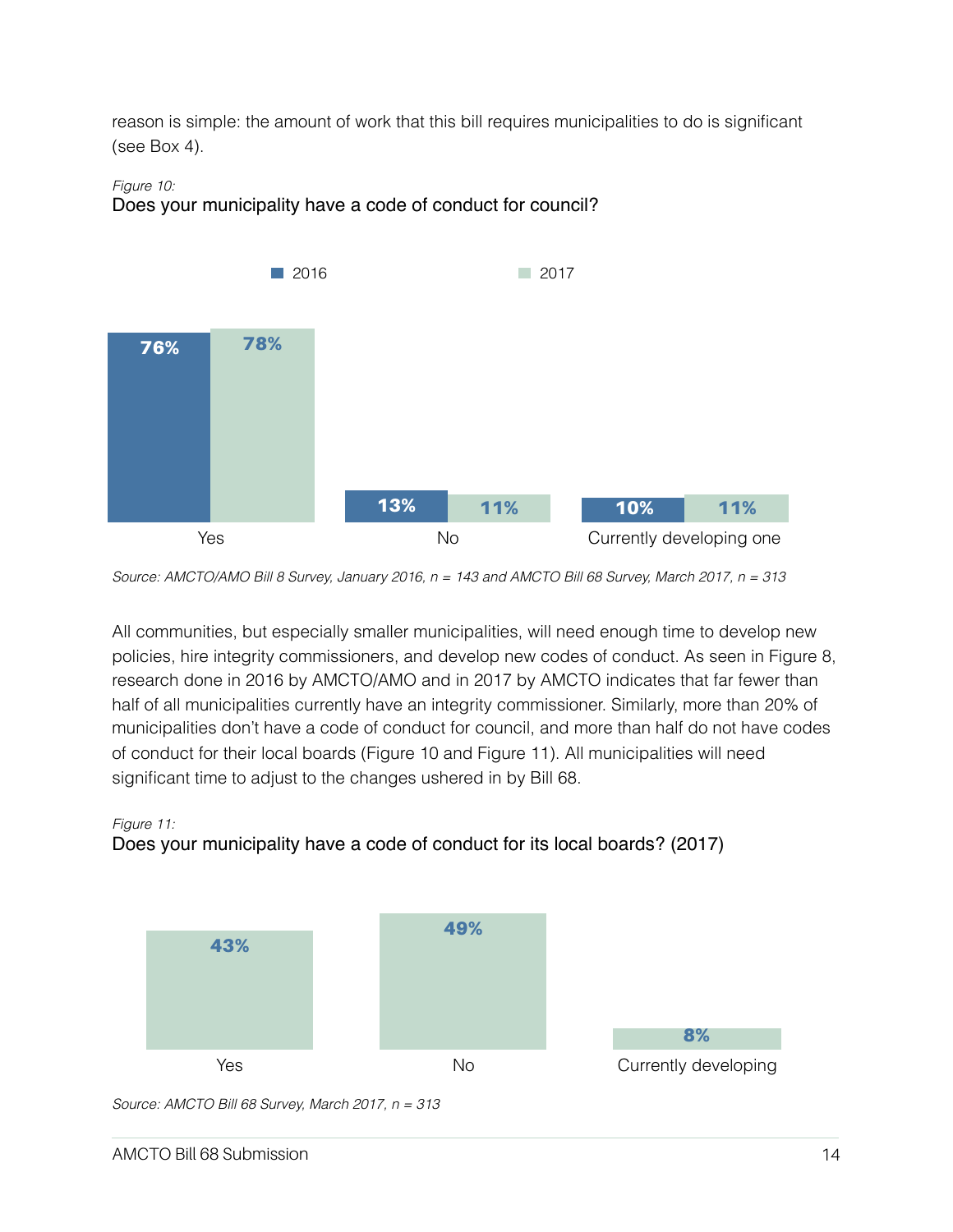## IV. SOURCES:

Adams, Ian, "Wasaga integrity commish bill tops \$40,000 for 2016," Simcoe.com, February 26, 2017.

Alcantara, Christopher, Roberto Leone, and Zachary Spicer, "Responding to Policy Change from Above: Municipal Accountability and Transparency Regimes in Ontario," Journal of Canadian Studies, Vol. 46, No. 1, 2012.

AMCTO/AMO Bill 8 Survey, January 2016, n = 143

AMCTO Pre-budget Survey, November 2016, n = 321

AMCTO Bill 68 Survey, March 2017, n = 313

Cote, Andre and Michael Fenn, "Approaching an Inflection Point in Ontario's Provincial-Municipal Relations," IMFG Perspectives, No. 6, 2014.

Fleming, John, "Complaints in Rural Municipalities: The Role of the Ontario Ombudsman and the Integrity Commissioner," Conference Presentation at the 2017 Rural Ontario Municipal [Conference, January 30, 2017: https://www.roma.on.ca/ROMA-Docs/Conference/2017-](https://www.roma.on.ca/ROMA-Docs/Conference/2017-Presentations/Monday/ComplaintsinRuralMunicipalitiesJohnFleming.aspx) [Presentations/Monday/ComplaintsinRuralMunicipalitiesJohnFleming.aspx](https://www.roma.on.ca/ROMA-Docs/Conference/2017-Presentations/Monday/ComplaintsinRuralMunicipalitiesJohnFleming.aspx)

Global News, "Canadians trust municipal powers more than fed gov't, poll shows," July 2, 2012.

Guelph Mercury, "Guelph paying more than \$10k for integrity commissioner report," July 12, 2012.

Helmer, Aedan, "Rift between Carleton Place mayor and councillor 'damaging the town,' integrity commissioner warns," Ottawa Citizen, February 24, 2017.

Kitchen, Harry and Enid Slack, "New Tax Sources for Canada's Largest Cities: What are the Options?" IMFG Perspectives, No. 15, 2016.

Lynch, Kevin, "Restoring balance and respect in our system of governance," Policy Brief-- Johnson Shoyama Graduate School of Public Policy, November 2015.

Mascarin, John and Laura Dean, "Bill 8 Or: how Municipalities Learned to Stop Worrying About Oversight and Love the Ombudsman," The Six Minute Municipal Lawyer 2015, Law Society of Upper Canada, May 2015.

Ministry of Municipal Affairs and Housing, Financial Information Returns, 2015

Muller, Eric, "Municipal Accountability and Transparency In the Wake of Bill 8," AMCTO Policy and Management Briefs, Issue 04, May 17, 2016.

Reevely, David, "Ontario's freelance integrity commissioners indulge some sloppy politicians," Ottawa Citizen, November 3, 2016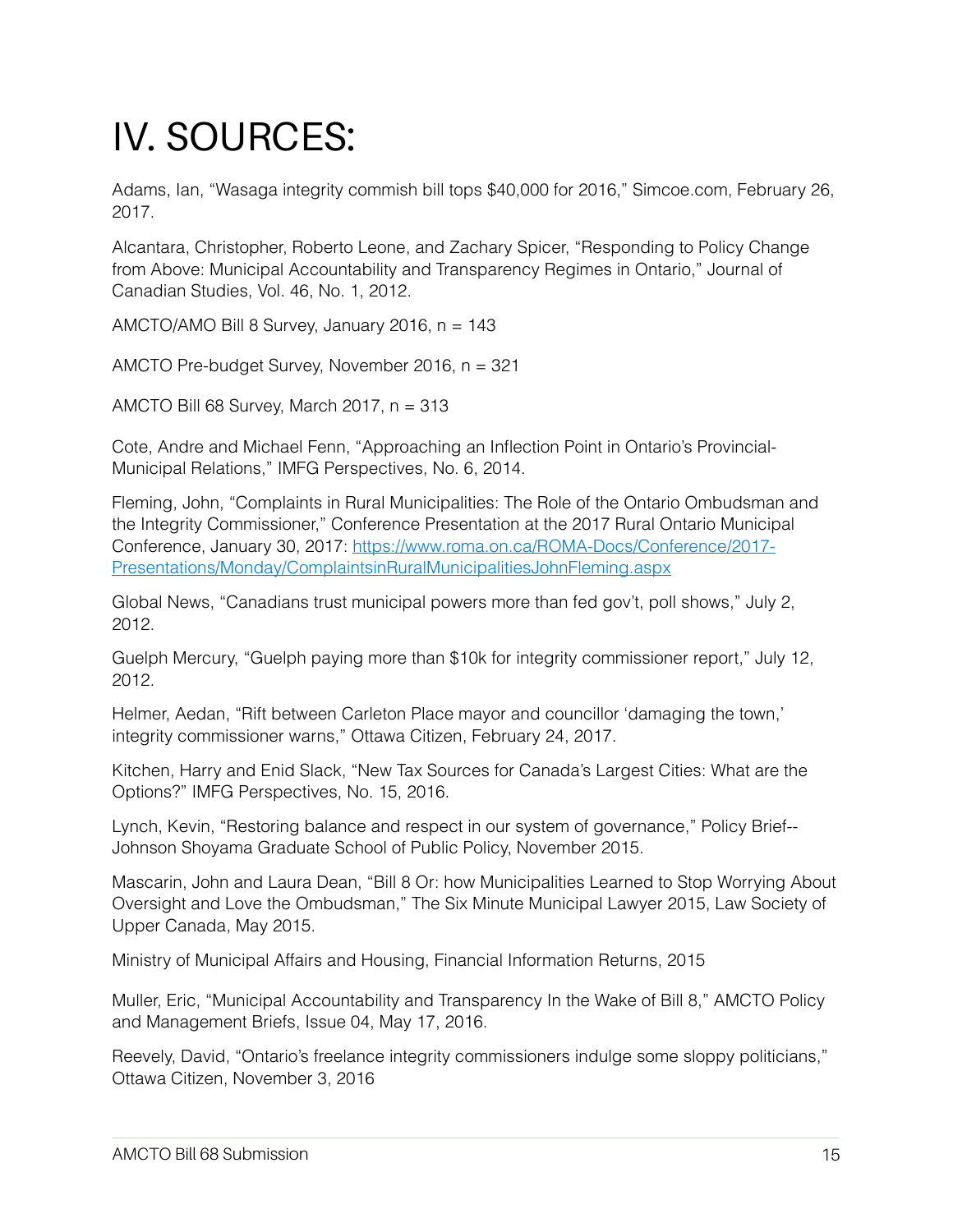Sancton, Andrew, "Accountability Officers and Integrity in Canadian Municipal Government," IMFG Perspectives, No. 17, 2017.

Sancton, Andrew, "What is a meeting? Municipal councils and the Ontario ombudsman," Canadian Public Administration, Vol. 58, No.3, September 2015.

Schliesmann, Paul, "Integrity commissioner rules city councillor had conflict," Kingston Whig-Standard, July 11, 2016

Simpson, Barbara, "Sarnia Mayor Mike Bradley must 'change his ways for the good of the City of Sarnia,' says integrity commissioner," June 24, 2016

Slack, Enid et al., "Fiscal Health of Ontario's Large Cities: Is There Something to Worry About?" Draft Paper, Conference on Measuring Urban Fiscal Health, Institute of Municipal Finance and Governance, 2013.

Strader, Matthew, "Having an integrity commissioner with no cases creates a headache for Caledon council," Caledon Enterprise, December 11, 2014.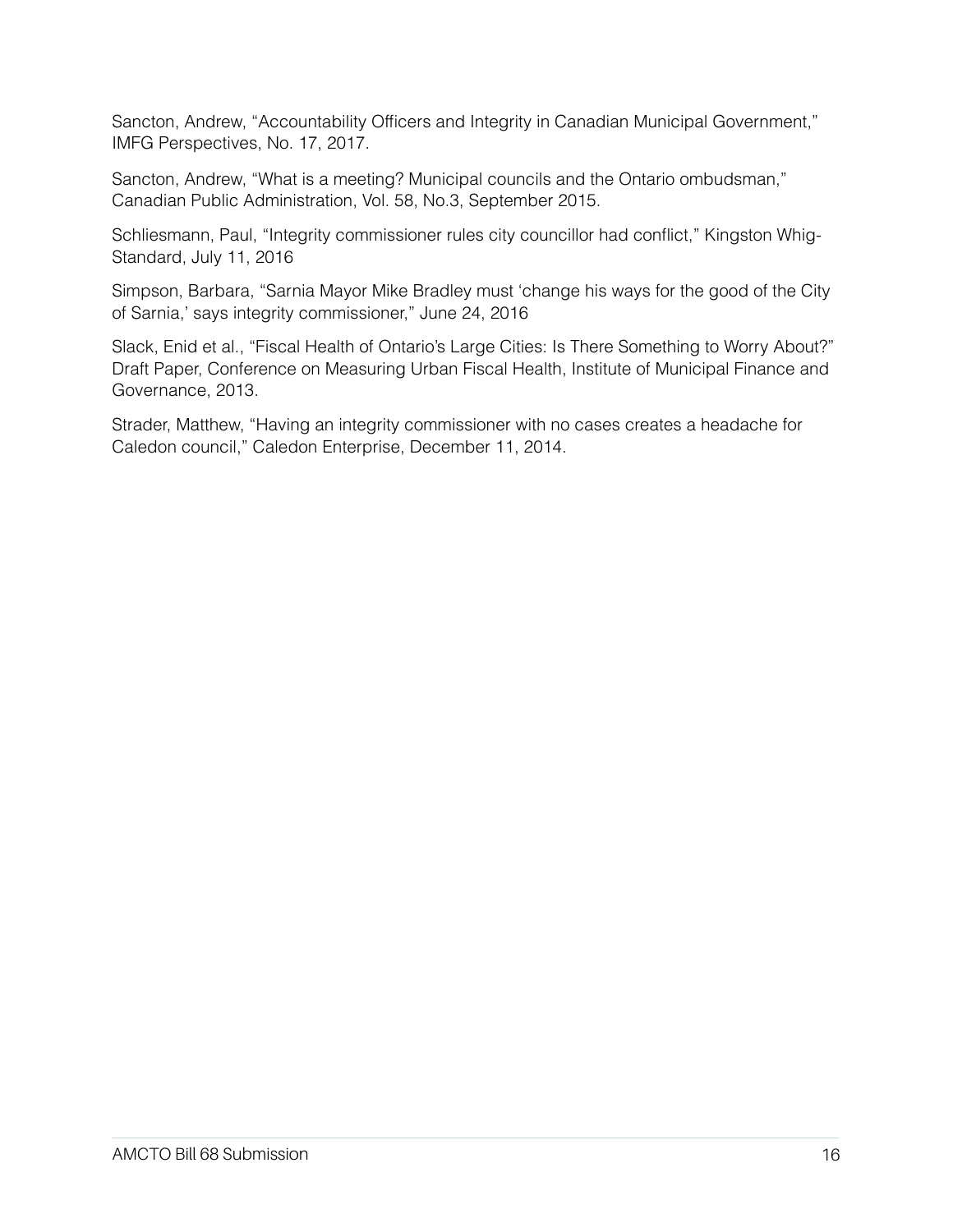## APPENDIX A: Forum of Canadian Ombudsman Statement on Ethical Principles



(Approved by the Membership at the Annual General Meeting, June 2014 )

The purpose of this document is to confirm the key principles and values to which Ombuds/ man/person (Ombuds) should adhere and to provide ethical guidance to FCO members who occupy an Ombuds role or work in an Ombuds Office.

#### **INTRODUCTION**

In the exercise of their role, Ombuds shall promote and abide by the values of justice, fairness, equity, respect, empathy, honesty, rigour and transparency.The Ombuds shall hold him/herself to the highest standards in the areas of independence, impartiality, fairness, confidentiality and credibility.

#### **INDEPENDENCE**

The Ombuds should be clearly and visibly independent in purpose, administration and decision-making, from the institution / organization/ government administration about which it has the mandate to receive complaints.

An Ombuds should serve only in this one capacity within the institution / organization/ government administration and should not have any decision making role therein. Information regarding the Ombuds' mandate, sources of funding, method of appointment and reporting rules shall be publicly-available.

#### **IMPARTIALITY**

The Ombuds reviews all information in an objective manner and without bias. He/she remains impartial and unaligned, in fact and perception and acts only to identify and address fairness concerns.

An Ombuds shall not engage in any activity which could possibly lead to a possible conflict of interest. If any such situation arises, the Ombuds shall immediately declare it and refrain from intervening in any way with regard to the situation or file.

#### **FAIRNESS**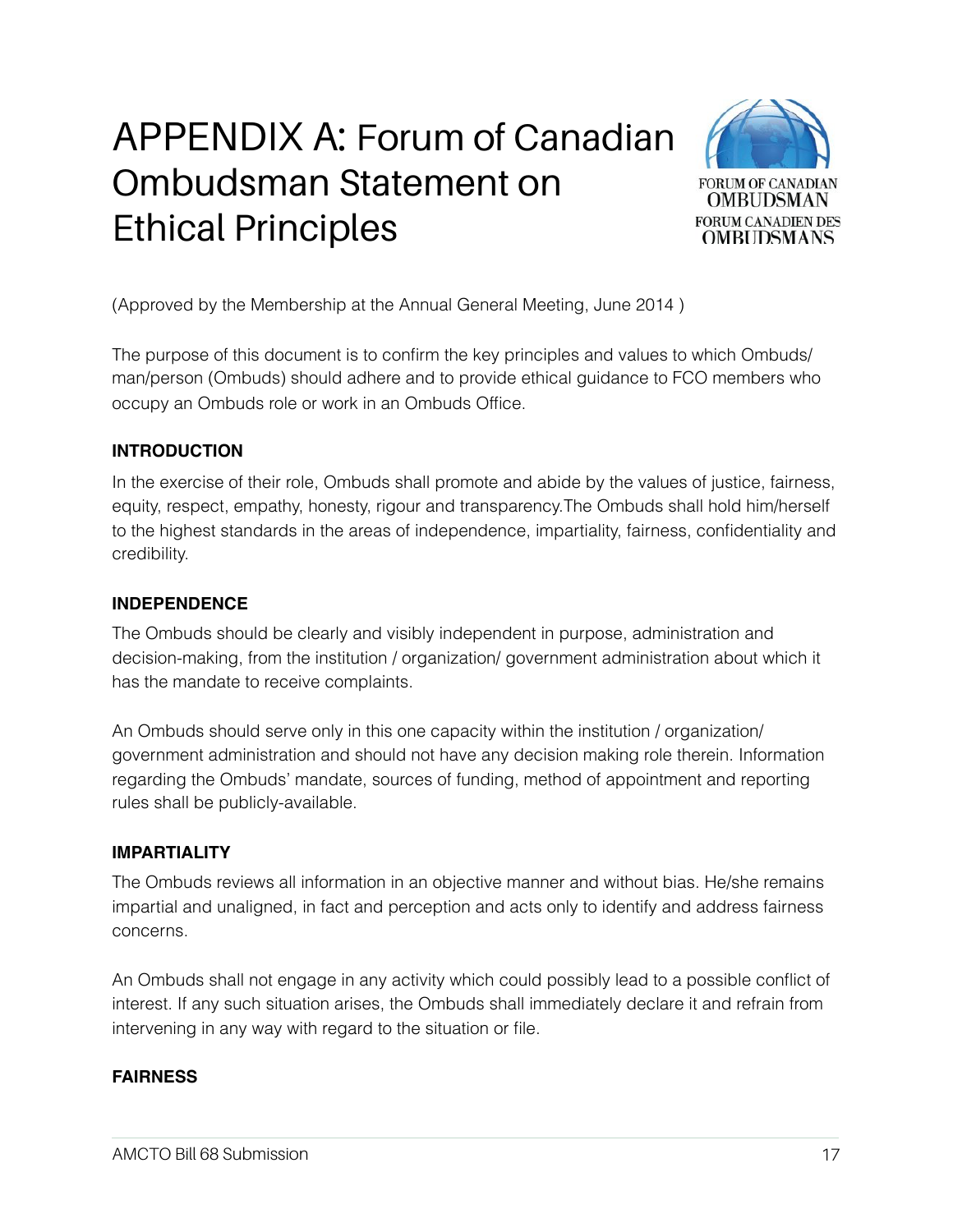The Ombuds' conduct is rooted in the principles of fairness and natural justice and he/she shall act accordingly. The Ombuds considers fairness to be a factor of process, interpersonal relations and outcome. He/she pursues resolution of conflict using the approach that is appropriate to the circumstances, taking into account the relevant law and regulations, the general principles of good administration and good practice, professional standards and any relevant Code of conduct that may apply.

#### **CONFIDENTIALITY**

The Ombuds shall hold in confidence all private communications, documents and other information received in the course of his/her interventions subject, however, to the needs of the investigation/intervention and the requirements of the law. The extent and limits of his/her confidentiality duty shall be clearly explained.

The Ombuds shall take all reasonable steps to safeguard such confidentiality. He/She shall vigorously resist attempts to compel disclosure of such information, in any judicial or administrative hearing or inquiry.

#### **CREDIBILITY**

The Ombuds shall act in good faith. His/Her behaviour and mode of operation shall be such as to strengthen the integrity and effectiveness of the Ombuds' process. The Ombuds shall act so as to be recognized and respected by other members of the Ombuds community including the Forum of Canadian Ombudsman and by the constituents who are served. The Ombuds reports on its activities and on how the resolution of disputes is undertaken in whatever forum is appropriate given the circumstances, so as to promote transparency and accountability.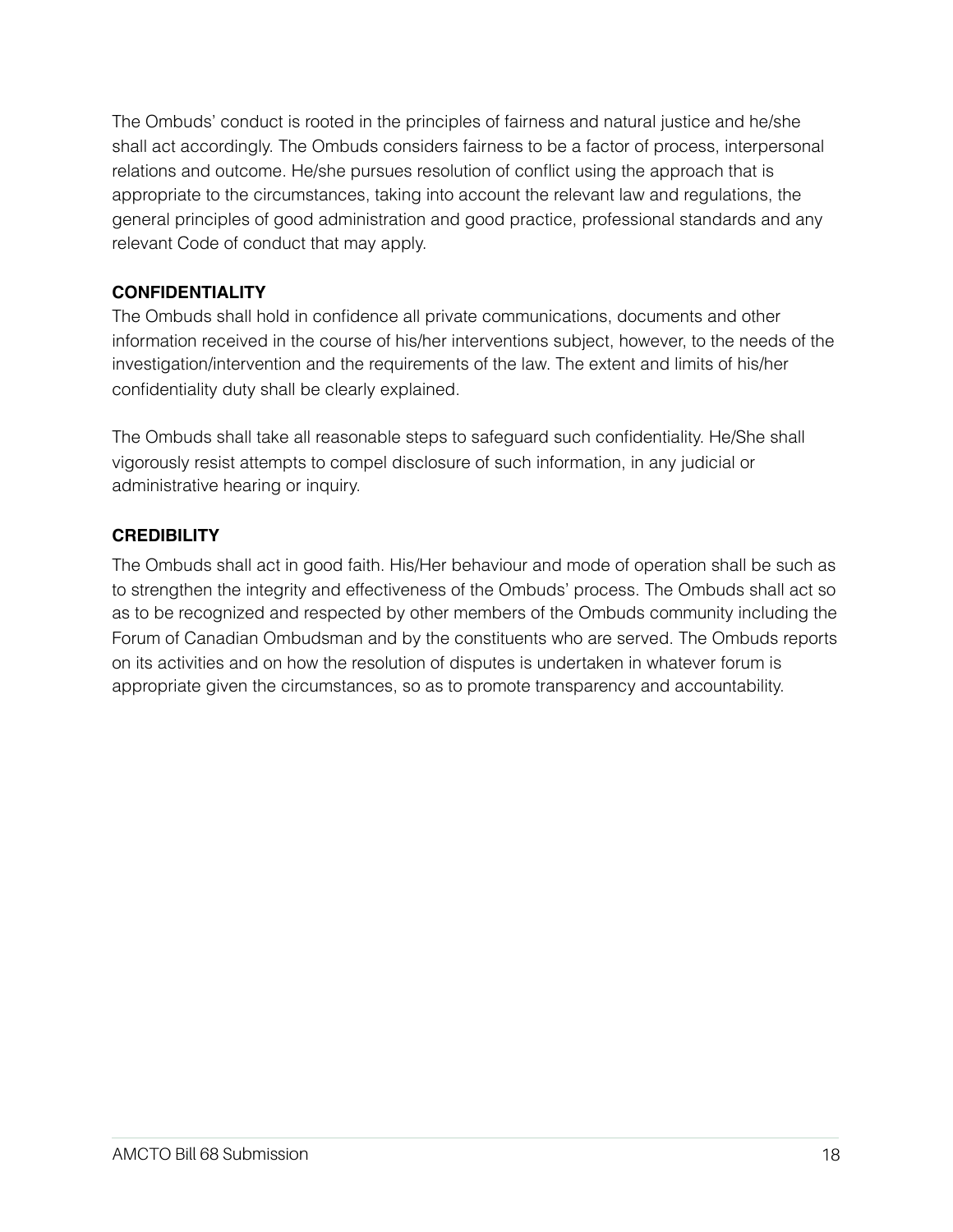## APPENDIX B: International Ombudsman Association Standards of Practice



#### **PREAMBLE**

The IOA Standards of Practice are based upon and derived from the ethical principles stated in the IOA Code of Ethics.

Each Ombudsman office should have an organizational Charter or Terms of Reference, approved by senior management, articulating the principles of the Ombudsman function in that organization and their consistency with the IOA Standards of Practice.

#### **STANDARDS OF PRACTICE:**

#### **INDEPENDENCE**

1.1 The Ombudsman Office and the Ombudsman are independent from other organizational entities.

1.2 The Ombudsman holds no other position within the organization which might compromise independence.

1.3 The Ombudsman exercises sole discretion over whether or how to act regarding an individual's concern, a trend or concerns of multiple individuals over time. The Ombudsman may also initiate action on a concern identified through the Ombudsman' direct observation.

1.4 The Ombudsman has access to all information and all individuals in the organization, as permitted by law.

1.5 The Ombudsman has authority to select Ombudsman Office staff and manage Ombudsman Office budget and operations.

#### **NEUTRALITY AND IMPARTIALITY**

2.1 The Ombudsman is neutral, impartial, and unaligned.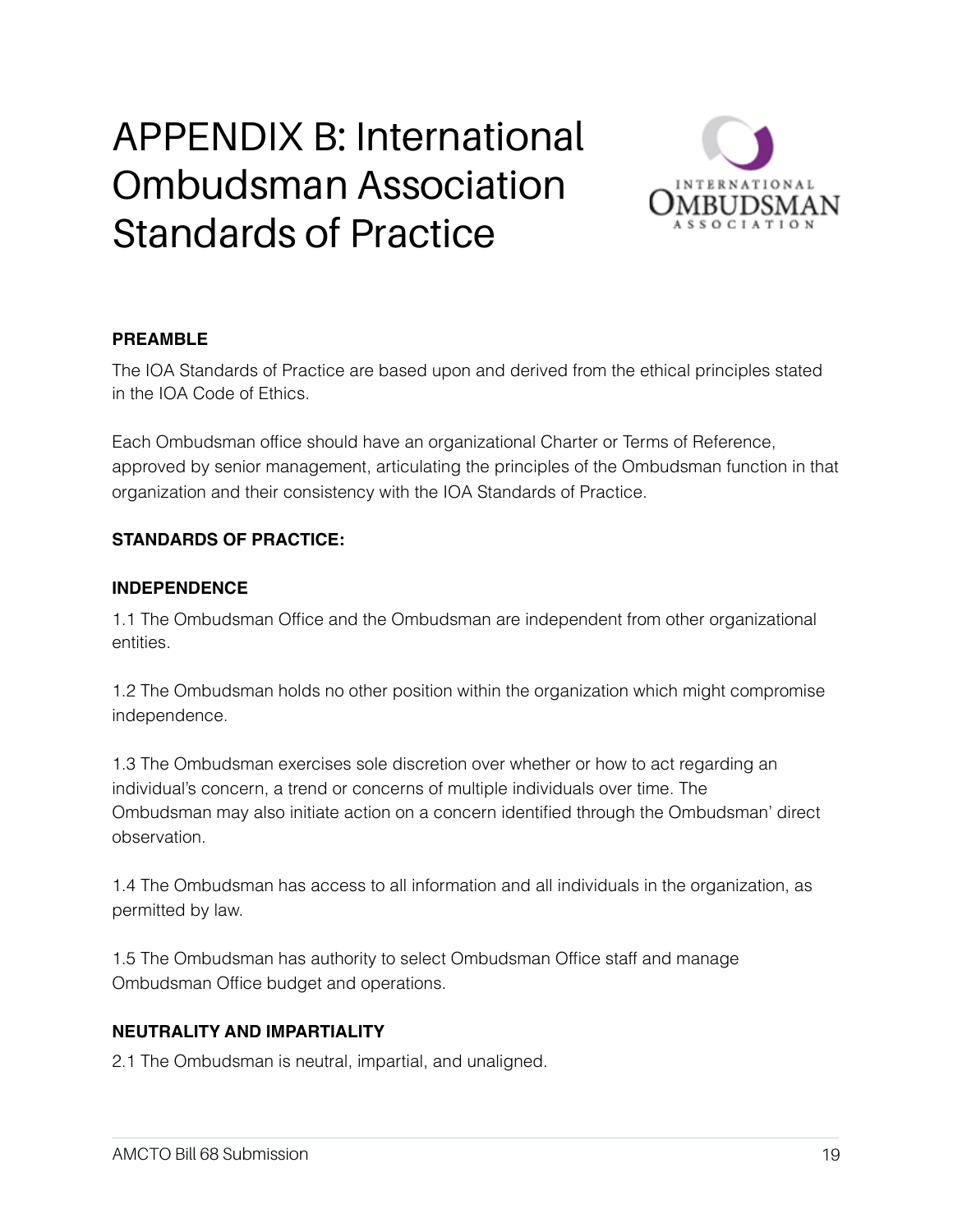2.2 The Ombudsman strives for impartiality, fairness and objectivity in the treatment of people and the consideration of issues. The Ombudsman advocates for fair and equitably administered processes and does not advocate on behalf of any individual within the organization.

2.3 The Ombudsman is a designated neutral reporting to the highest possible level of the organization and operating independent of ordinary line and staff structures. The Ombudsman should not report to nor be structurally affiliated with any compliance function of the organization.

2.4 The Ombudsman serves in no additional role within the organization which would compromise the Ombudsman' neutrality. The Ombudsman should not be aligned with any formal or informal associations within the organization in a way that might create actual or perceived conflicts of interest for the Ombudsman. The Ombudsman should have no personal interest or stake in, and incur no gain or loss from, the outcome of an issue.

2.5 The Ombudsman has a responsibility to consider the legitimate concerns and interests of all individuals affected by the matter under consideration.

2.6 The Ombudsman helps develop a range of responsible options to resolve problems and facilitate discussion to identify the best options.

#### **CONFIDENTIALITY**

3.1 The Ombudsman holds all communications with those seeking assistance in strict confidence and takes all reasonable steps to safeguard confidentiality, including the following: The Ombudsman does not reveal, and must not be required to reveal, the identity of any individual contacting the Ombudsman Office, nor does the Ombudsman reveal information provided in confidence that could lead to the identification of any individual contacting the Ombudsman Office, without that individual's express permission, given in the course of informal discussions with the Ombudsman; the Ombudsman takes specific action related to an individual's issue only with the individual's express per- mission and only to the extent permitted, and even then at the sole discretion of the Ombudsman, unless such action can be taken in a way that safeguards the identity of the individual contacting the Ombudsman Office. The only exception to this privilege of confidentiality is where there appears to be imminent risk of serious harm, and where there is no other reasonable option. Whether this risk exists is a determination to be made by the Ombudsman.

3.2 Communications between the Ombudsman and others (made while the Ombudsman is serving in that capacity) are considered privileged. The privilege belongs to the Ombudsman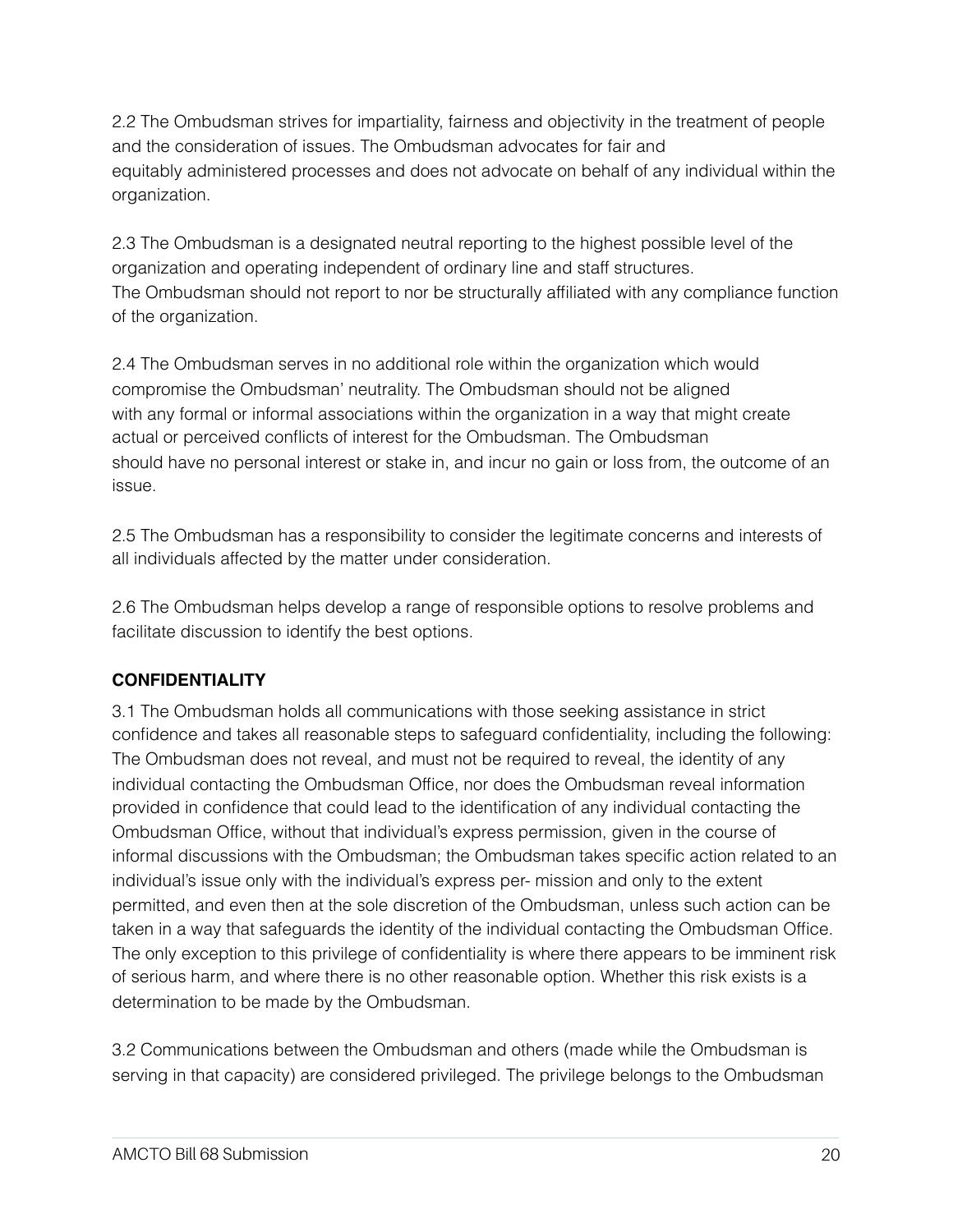and the Ombudsman Office, rather than to any party to an issue. Others cannot waive this privilege.

3.3 The Ombudsman does not testify in any formal process inside the organization and resists testifying in any formal process outside of the organization regarding a visitor's contact with the Ombudsman or confidential information communicated to the Ombudsman, even if given permission or requested to do so. The Ombudsman may, however, provide general, nonconfidential information about the Ombudsman Office or the Ombudsman profession.

3.4 If the Ombudsman pursues an issue systemically (e.g., provides feedback on trends, issues, policies and practices) the Ombudsman does so in a way that safeguards the identity of individuals.

3.5 The Ombudsman keeps no records containing identifying information on behalf of the organization.

3.6 The Ombudsman maintains information (e.g., notes, phone messages, appointment calendars) in a secure location and manner, protected from inspection by others (including management), and has a consistent and standard practice for the destruction of such information.

3.7 The Ombudsman prepares any data and/or reports in a manner that protects confidentiality.

3.8 Communications made to the ombudsman are not notice to the organization. The ombudsman neither acts as agent for, nor accepts notice on behalf of, the organization and shall not serve in a position or role that is designated by the organization as a place to receive notice on behalf of the organization. However, the ombudsman may refer individuals to the appropriate place where formal notice can be made.

#### **INFORMALITY AND OTHER STANDARDS**

4.1 The Ombudsman functions on an informal basis by such means as: listening, providing and receiving information, identifying and reframing issues, developing a range of responsible options, and – with permission and at Ombudsman discretion – engaging in informal thirdparty intervention. When possible, the Ombudsman helps people develop new ways to solve problems themselves.

4.2 The Ombudsman as an informal and off-the-record resource pursues resolution of concerns and looks into procedural irregularities and/or broader systemic problems when appropriate.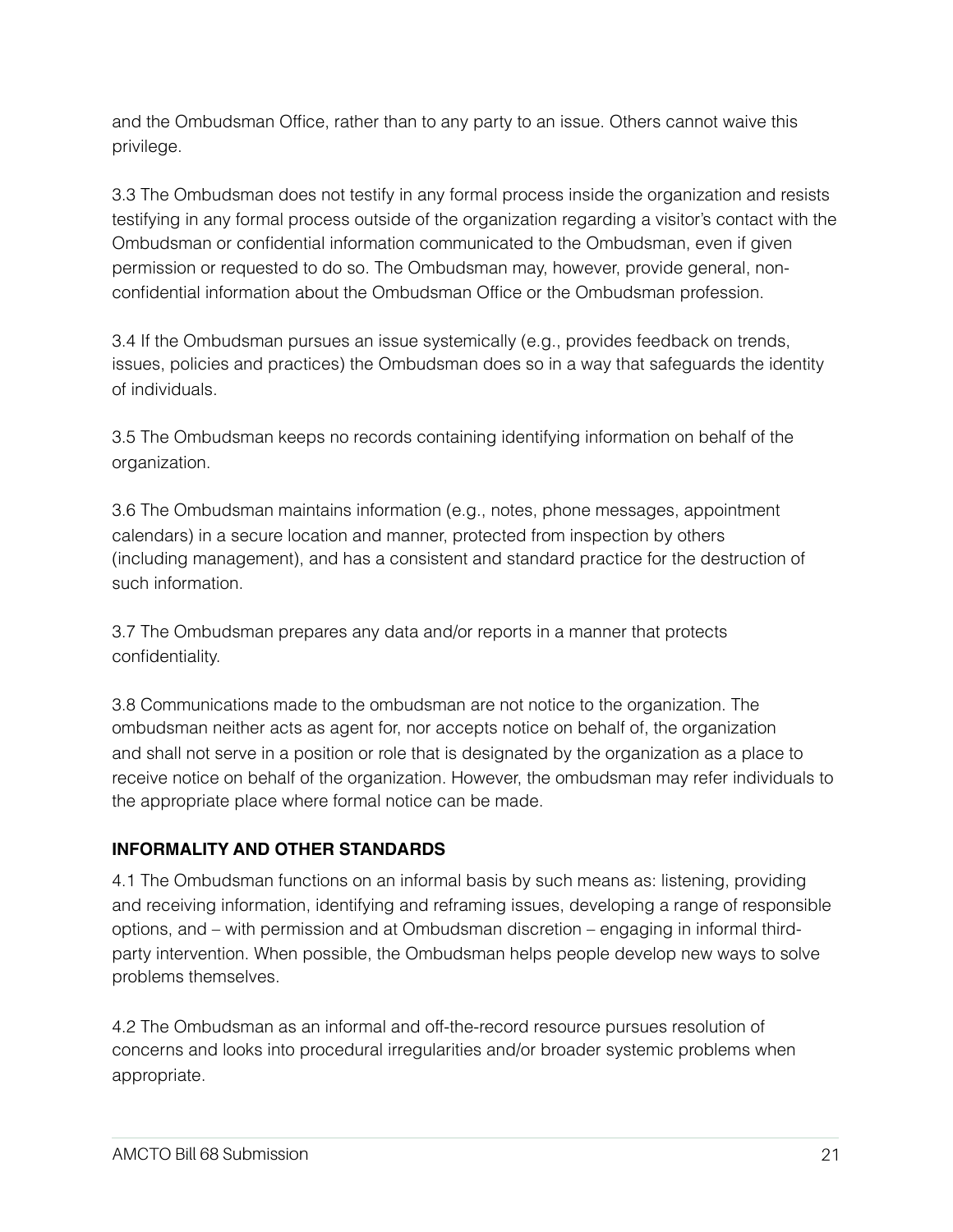4.3 The Ombudsman does not make binding decisions, mandate policies, or formally adjudicate issues for the organization.

4.4 The Ombudsman supplements, but does not replace, any formal channels. Use of the Ombudsman Office is voluntary, and is not a required step in any grievance process or organizational policy.

4.5 The Ombudsman does not participate in any formal investigative or adjudicative procedures. Formal investigations should be conducted by others. When a formal investigation is requested, the Ombudsman refers individuals to the appropriate offices or individual.

4.6 The Ombudsman identifies trends, issues and concerns about policies and procedures, including potential future issues and concerns, without breaching confidentiality or anonymity, and provides recommendations for responsibly addressing them.

4.7 The Ombudsman acts in accordance with the IOA Code of Ethics and Standards of Practice, keeps professionally current by pursuing continuing education, and provides opportunities for staff to pursue professional training.

4.8 The Ombudsman endeavors to be worthy of the trust placed in the Ombudsman Office. www.ombudsassociation.org

Rev. 10/09